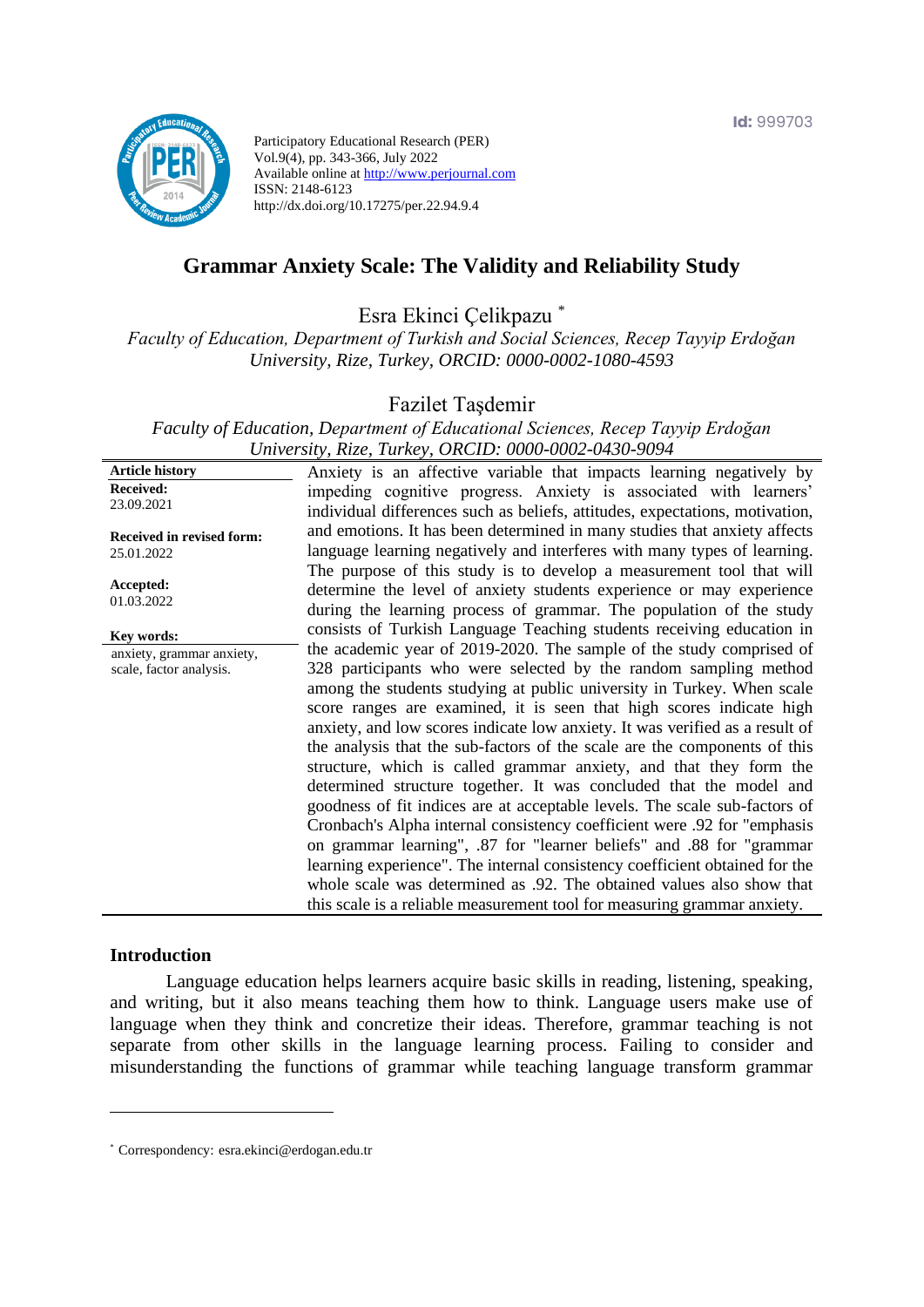learning from a useful tool into a field of knowledge that must be memorized through abstract linguistic exercises.

Grammar is not a skill with subjects and rules to be taught by having students memorize them, it is the skill of effectively using, understanding, analysis, and reproduction (Göçer, 2015). However, grammar teaching has often been the most problematic area of native language teaching (Çiftçi, 2015: 397). Perspectives on grammar have determined the boundaries of how to teach it. According to Vardar (2001: 40-42), the definitions and methods of grammar that are not fully clarified and grammatical arguments that form a subjective framework cause learners to create many mistakes about the language. The prioritization of grammar rules and the opposition of the correct and the incorrect lead to analyzing linguistic relationships incorrectly, but the rules and the forms abstracted from the meaning alone should be handled individually. The teaching approaches for memorizing forms individually cause some problems with their teachability and learnability. The problems discussed by many studies in the literature include: the fact that grammar teaching does not support the use of language by students; teaching the structure and function of language as a separate subject; teachers and students finding grammar teaching unnecessary; problems with methods, techniques, tools and materials; the gradualness of the subjects and gains separating grammar from reality, failure to excite students' interest or meet their needs, students' negative attitudes toward grammar, and students' dislike for grammar and difficulties with learning grammatical concepts (Çeçen & Mete, 2011; Çeçen & Aytaş, 2008; Çolak, 2013; Derman, 2011; Ekinci Çelikpazu, 2019; Ekinci Çelikpazu & Taşdemir, 2017; Erdem, 2008; Erdem & Çelik, 2011; Göçer & Sayın, 2014; Güneyli & Küçükavşar, 2011; Güven 2013; Karagöz & Oryanşın, 2014; Karatay, Kartallıoğlu & Coşkun, 2012; Onan, 2012; Temizkan, 2012; Yaman & Karaaslan, 2010). However, in the studies conducted, it is seen that the anxieties experienced by the students in the grammar teaching process, which requires understanding/analyzing/reproducing the structural features of the native language, are not emphasized. If anxiety is regarded as one of these features, the question "Do learners experience anxiety while learning the grammar features of the native language?" is waiting to be answered.

Anxiety defined by Freud (1936) as "an unpleasant affective state or conditioning" (as cited in Han, 2009) is subjective tension and stiffness and rigidity associated with the stimulation of the autonomic nervous system (Horwitz, Horwitz & Cope, 1986; Horwitz, 2001; Spielberger, 1972). As many language learners understand intuitively, it is an affective variable that affects language learning negatively and severely (Ariza, 2002; Horwitz, 2001; Ride, 2011). Affective variables, motivational orientations and language learning strategies are the factors that make learning easier or more difficult for language learners. One area where the effect of affective variables on learning has been clearly demonstrated is anxiety (Kılıç, 2017: 111).

Ellis (1995, as cited by Kılıç, 2017) created a model of anxiety's effect on language learning:

- Anxiety at the beginner stage is very little, restricted to state anxiety, and has no effect on learning.
- At the post-beginner stage, if a learner perceives it as a threatening situation based on bad learning expectations, situation-specific anxiety emerges, and they perform poorly.
- At the later stage, poor performance and continued bad learning experiences cause increased anxiety, which results in the prolongation of poor performance.

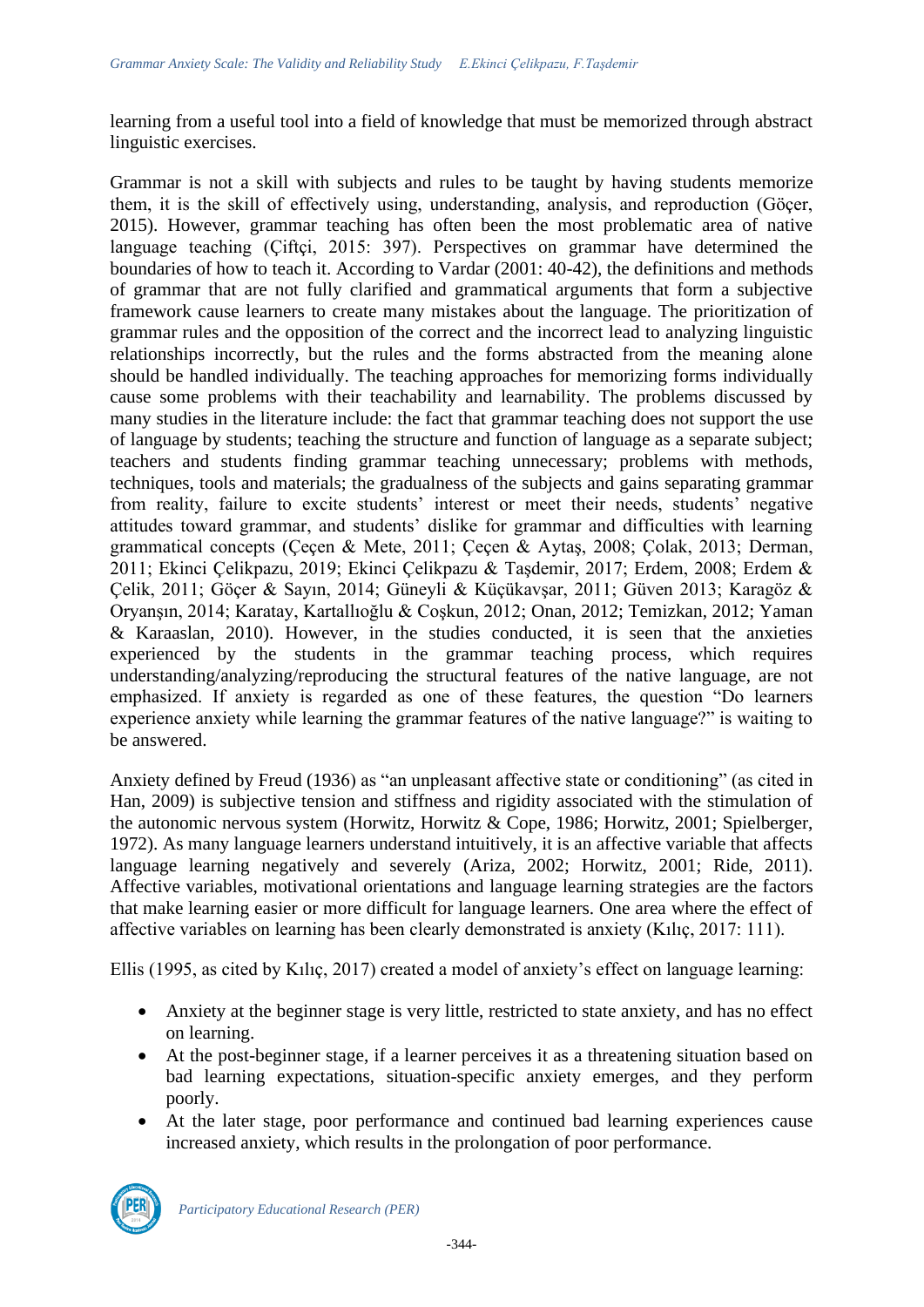The first idea about language anxiety that comes to mind is foreign language anxiety. This is called as "foreign language anxiety" in the literature; it is a complex and multi-dimensional phenomenon (Horwitz, 2001: 113). One important study determining the relationship between foreign language learning and anxiety was conducted by Horwitz, Horwitz and Cope (1986). They defined classroom anxiety as an important variable in foreign language learning and developed the Foreign Language Classroom Anxiety Scale (FLCAS). They associated foreign language anxiety with performance evaluation in academic and social contexts and found a parallelism between this anxiety and other three types of anxiety, the first of which is communication anxiety. Establishing verbal communication in conversations, in groups or in larger circles, and difficulty listening to or understanding messages are the causes of communication anxiety about a foreign language (Horwitz, Horwitz, & Cope, 1986: 127). Tests administered during foreign language learning can also cause anxiety to arise often. Students say that they know the grammar of the foreign language but forget it during written tests or oral exams and that they know the correct answers, but choose incorrect answers due to test anxiety. Test anxiety refers to performance anxiety due to the fear of failure (Horwitz, Horwitz, & Cope, 1986: 128). Tests cause situational anxiety in terms of individual, affective and behavioral dimensions and they negatively affect students' motivation. Test anxiety affects both successful students and unsuccessful students (Yoğurtçu & Yoğurtçu, 2013). However, some studies have reported that test anxiety is not a component of foreign language classroom anxiety (Aida, 1994; Yang, 2012).

Another type of anxiety about foreign language learning is fear of criticism. This type of anxiety is defined as avoiding the evaluations of others and thinking that their evaluations will be negative. Students may also be sensitive to the –real or imaginary– judgements of their peers as well as teachers (Horwitz, Horwitz, & Cope, 1986: 128).

Although Horwitz, Horwitz and Cope (1986) emphasize that communication anxiety, test anxiety and fear of criticism are the conceptual building blocks of foreign language anxiety, they also say that foreign language anxiety not only combines these concerns, but is based on a combination of students' self-perceptions, beliefs, emotions and behaviors.

Language anxiety, which is a cognitive activity based on coding, storing, and acquisition processes, negatively affects learning and teaching during language learning (MacIntyre & Gardner, 1994). Exploring language anxiety in specific language processes has caused anxiety about specific language skills to be examined (MacIntyre, 2017). When language education is viewed as an integral whole composed of speaking, writing, and listening skills, studies have examined anxiety related to these skills and found results indicating that anxiety concerning one skill affects the others.

Botes, Dewaele and Greiff (2020) found a negative correlation between foreign language anxiety and academic success According to Horwitz, Horwitz and Cope (1986), anxiety is an important factor that affects the communication strategies that students use in foreign language classrooms and is an obstacle that must be overcome to learn a language. Anxious students abstain from participating in language activities in the target language. For example, students with high writing anxiety about a foreign language keep their writing tasks short and consider them to be low quality. Other students with high anxiety worry about speaking a foreign language, not being able to understand the target language, being less competent than other students, and being evaluated negatively. Cheng, Horwitz and Schallert (1999) concluded that foreign language classroom anxiety and anxiety about writing in foreign language are related, but distinguishable forms of anxiety. Some second language students

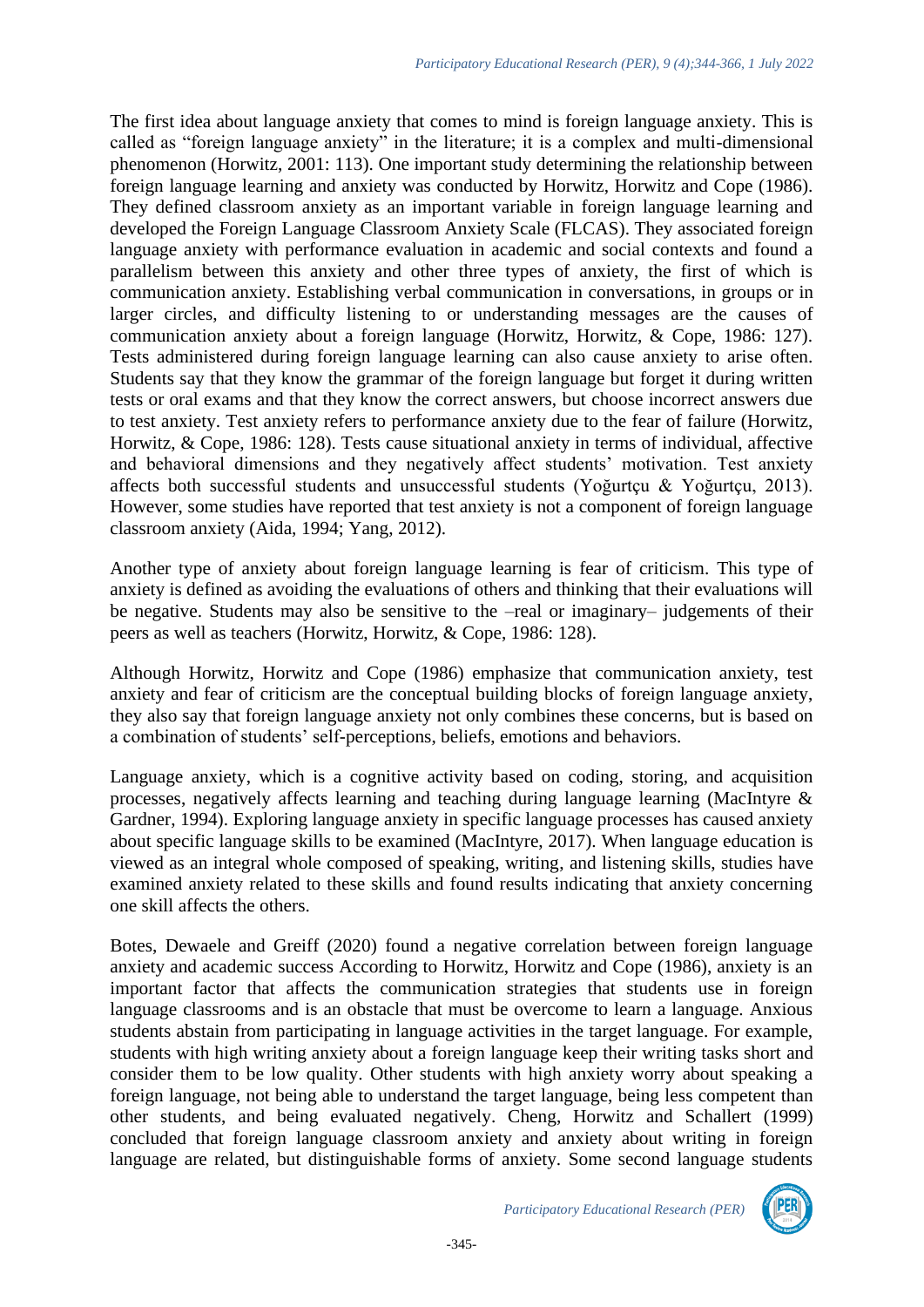lacked confidence in their ability to speak the target language, and others felt anxious about the possibility of failure, poor performance and criticism. Regarding writing in the second language, self-respect, negative thoughts about writing and fear of criticism caused writing anxiety. Brown (2008) examined the anxiety of international masters' degree students about their English language levels and found that anxiety caused non-native English speakers to feel inadequate about speaking fluently, discussions, daily speaking, grammar, grasping the meaning of words, and classroom participation. They also had poor reading and writing skills. A study on the effect of anxiety on the semantic components of speech found that anxiety impaired the relationships between successive sentences due to its effect on information processing (Zohar, Livne, & Fine, 2003).

Most studies of language learning anxiety have focused on anxiety about reading, speaking in classroom or social settings, writing, understanding grammatical concepts in foreign languages and the causes of language learning anxiety. Most researchers have used the FLCAS developed by Horwitz, Horwitz and Cope (1986) to determine the presence of language learning anxiety. There are scales for assessing language learning anxiety about listening, speaking and writing (Cheng, 2004; Karakaya & Ülper, 2011; Karakuş Tayşi & Taşkın, 2018; Karçiç & Çetin, 2015; Melanlıoğlu, 2013; Melanlıoğlu, 2014; Melanlıoğlu & Demir, 2013; Şen & Boylu, 2017).

Language learning means not only studying the four language competence skills, but also analyzing the basic system of rules that defines grammatical structure of the target language. Although many studies of grammar teaching and learning have been conducted, they have tended to ignore students' attitudes toward and perceptions of grammar learning (Akay & Toraman 2015). Anxiety about learning the grammar of one's native language has also not been examined in detail. There are few studies of students' anxiety about grammar. For example, Önem and Ergenç (2013) investigated the relationship between the anxiety about teaching English and success. They focused on teaching grammar subjects and found a statistically significant difference between the experimental and control groups' anxiety and success levels. Some studies have also discussed learners' anxieties about learning the grammatical structures of the target or foreign language (Akay & Toraman, 2015; Awan, Azher, Anwar & Naz, 2012; Ehrman & Oxford, 1995; Giovanelli, 2015; Khattak, Jamshed, Ahmad & Baig, 2011). Svalberg (2012) drew attention to the importance of grammar studies in language learning, defined anxiety as a feeling of tension that makes learning difficult and proposed a series of grammatical activities intended to reduce students' anxiety and enable them to understand texts more easily.

Sparks and Ganschow (1995) identified anxiety as a cause of problems in language learning and argued that in several language tests language learning anxiety is caused by a lack of linguistic coding and is the outcome of lacking language skills and coding problems (as cited by MacIntyre, 2017). This issue suggests that failure to analyze grammatical structures completely both in native and foreign languages can play a role in emergence of language anxiety. Failure to analyze and interpret grammatical structures completely and being unable to reproduce them can cause language learning anxiety. Identifying anxiety felt during learning grammar, which explicitly helps to develop implicit knowledge about language and support language development (Ellis 2006), is an important way to organize and improve language learning. However, no studies of anxiety about learning the grammar of one's native language were found in the literature. There is thus a need for a scale for measuring the anxiety that learners have experienced or might experience about native language grammar learning. In the study, language anxiety was confined to grammar learning and called

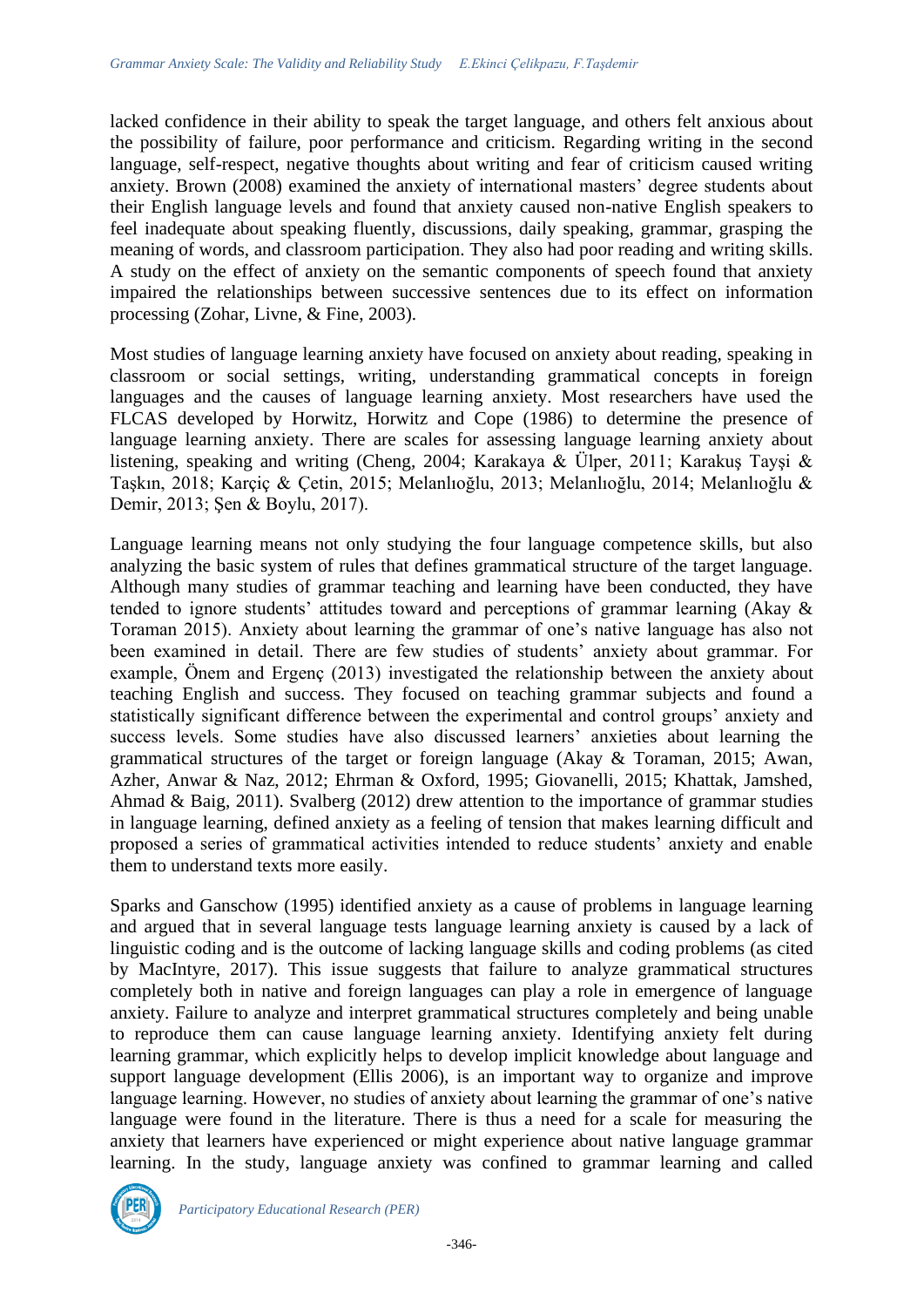grammar anxiety, and a new category of language anxiety was created.

Since some studies have determined that grammatical coding in language learning can cause language anxiety, this study's main purpose is to develop a scale for measuring grammar anxiety.

# **Method**

# *Model*

The present research is scale development study. The development of a new scale to measure grammar anxiety presupposes that all items in the scale share a common cause, that is the latent variable trust, and that item-total scores relate to this variable (Devellis, 2012).

# *Participants*

This study's population consisted of students in the department of Turkish language teaching in the 2019-2020 academic years. Since this is a scale development study, its sample is to be large enough for exploratory and confirmatory factor analyses. Convenience sampling was used and the sample included 328 Turkish Language Teaching students at a public university. Convenience sampling (also known as availability sampling) is a specific type of non-probability sampling method that relies on data collection from population members who are conveniently available to participate in study. Convenience sampling is a type of sampling where the first available primary data source will be used for the research without additional requirements. In other words, this sampling method involves getting participants wherever you can find them and typically wherever is convenient (Saunders, Lewis & Thornhill, 2012).

Although there is no exact criterion in the literature on the number of items tested or the size of the sample group, some researchers state that the sample size should be at least five times the number of items tested, whilst other researchers suggest that it ought to be ten times the size of the sample (Child, 2006; Gorsuch, 1983; Kline, 1994). The sample size was determined based on the fact that it should be five times the number of items for item analysis and factor analysis in scale development studies.

The numerical distribution of the students in the study according to gender, grade level, department and age variables is shown in Table 1:

|         | Grade level        |    |      |     |      |    |      | 4  |      | Total |      |
|---------|--------------------|----|------|-----|------|----|------|----|------|-------|------|
|         |                    |    | $\%$ |     | $\%$ |    | $\%$ |    | $\%$ |       | $\%$ |
| Gender  | Female             | 42 | 0.13 | 68  | 0,21 | 48 | 0.15 | 36 | 0.11 | 194   | 59   |
|         | Male               | 34 | 0.10 | 37  | 0,11 | 33 | 0.10 | 30 | 0.09 | 134   | 41   |
|         | Total              | 76 | 0.23 | 105 | 0,32 | 81 | 0.25 | 66 | 0.20 | 238   | 100  |
|         |                    |    | $\%$ |     | $\%$ |    | $\%$ |    | $\%$ |       | $\%$ |
|         | Education          | 62 | 0.19 | 68  | 0,21 | 69 | 0,21 | 35 | 0,11 | 234   | 71   |
| Faculty | Science-Literature | 14 | 0.04 | 37  | 0.11 | 12 | 0.04 | 31 | 0.09 | 94    | 29   |
|         | Total              | 76 | 0,23 | 105 | 0,32 | 81 | 0,25 | 66 | 0.20 | 328   | 100  |
|         |                    |    |      |     |      |    |      |    |      |       |      |

Table 1. Distribution of students' gender, faculty variables by grade level

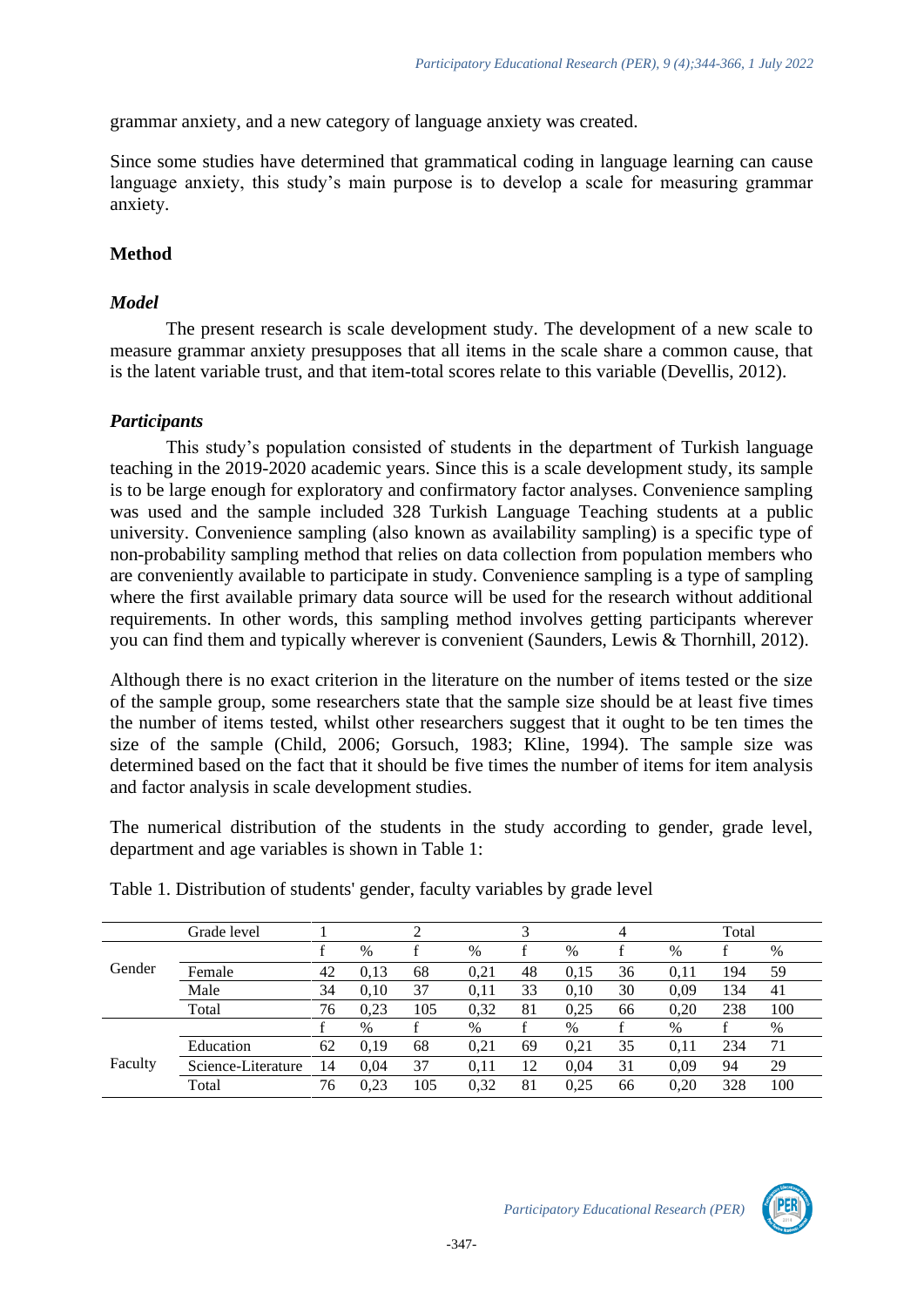As seen in Table 1, the fact that the sample has different levels of participation such as 1,2,3 and 4th grades in the distribution of the sample by gender and department shows that the scale has a representative power for these groups in the research. When the distribution of class levels in the sample is examined by gender, it is seen that the most students are in the 2nd grade as 21% female and 11% male. Considering the distribution of grade levels in the sample according to faculties, it is seen that 21% of the students are in the 3rd grade at the faculty of education and 11% are in the 2nd grade at the faculty of science and literature.

|        | Faculty   |      |                    |      |       |      |
|--------|-----------|------|--------------------|------|-------|------|
| Gender | Education |      | Science-Literature |      | Total |      |
| Male   |           | $\%$ |                    | $\%$ |       | $\%$ |
|        | 94        | 0.29 | 40                 | 0.12 | .34   | 0.41 |
| Female |           | $\%$ |                    | $\%$ |       | %    |
|        | 140       | 0.43 | 54                 | 0.16 | 194   | 0.59 |
| Total  | 234       | 0.72 |                    | 0.28 | 328   | 100  |

Table 2. Gender distribution by faculty

As seen in Table 2, it can be said that the variance of the age variable of the students participating in the research is large. When the gender distribution of the students in the sample in faculties is examined, 29% of the males are in the faculty of education, 12% are in the faculty of science and literature; On the other hand, it is seen that 43% of women are in the faculty of education and 16% in the faculty of science and literature.

Table 3. Age distribution of students

|     |     | $\%$  | f % | f  | $\%$ | $\mathcal{L}$ is the function of $f$ | $\%$ | $\mathbf{f}$ | $\%$ | $\mathbf{f}$ and $\mathbf{f}$ and $\mathbf{f}$ and $\mathbf{f}$ | $\%$                                                       | $\mathbf{I}$ | $% f$ % |  |
|-----|-----|-------|-----|----|------|--------------------------------------|------|--------------|------|-----------------------------------------------------------------|------------------------------------------------------------|--------------|---------|--|
| Age |     | 18 19 |     | 20 |      |                                      |      | 22           |      | 23                                                              |                                                            |              | 24      |  |
|     | f % |       |     |    |      |                                      |      |              |      |                                                                 | f % f % f % f % f % f % f %                                |              |         |  |
|     |     |       |     |    |      |                                      |      |              |      |                                                                 | 25 7,6 29 8,8 91 27,7 44 13,4 43 13,1 73 22,3 14 4,3 9 2,7 |              |         |  |

According to Table 3, 27.7% of the students in the sample have 20, 22.3% 23, 13.4% 21, 13.1% 22, 8.8% 19, 7%, It was observed that 6 of them were 18 years old, 4.3% were 24 years old, and 2.7% were 25 years old.

#### *The draft scale and items*

To measure grammar anxiety, second-, third- and fourth-year students in the department of Turkish Language and Literature in the Faculty of Arts and Sciences, and in the department of Turkish Education in the Faculty of Education were asked to write a text about their experiences of grammar learning anxiety, and their positive and negative evaluations of grammar teaching at the university. Texts were received from 87 students and included in the study. Based on the texts written by the students and the literature review, an item pool consisting of 120 expressions that could reveal grammar anxiety was created. The prepared 120-item draft form was examined by five experts, three of whom work in the field of Turkish Education, and two of them working in the field of Assessment and Evaluation, apart from the researchers. Experts evaluated the items in terms of the presence of similar expressions, incomprehensible/misunderstood expressions, not reflecting other psychological factors other than anxiety, and being anxiety items for grammar. At the same time, the draft form was applied to 196 Turkish language education department students. The application of the scale took approximately one lesson hour (40 minutes). After the pilot application and the opinions of the experts, similar items that were not understood by the students were removed from the

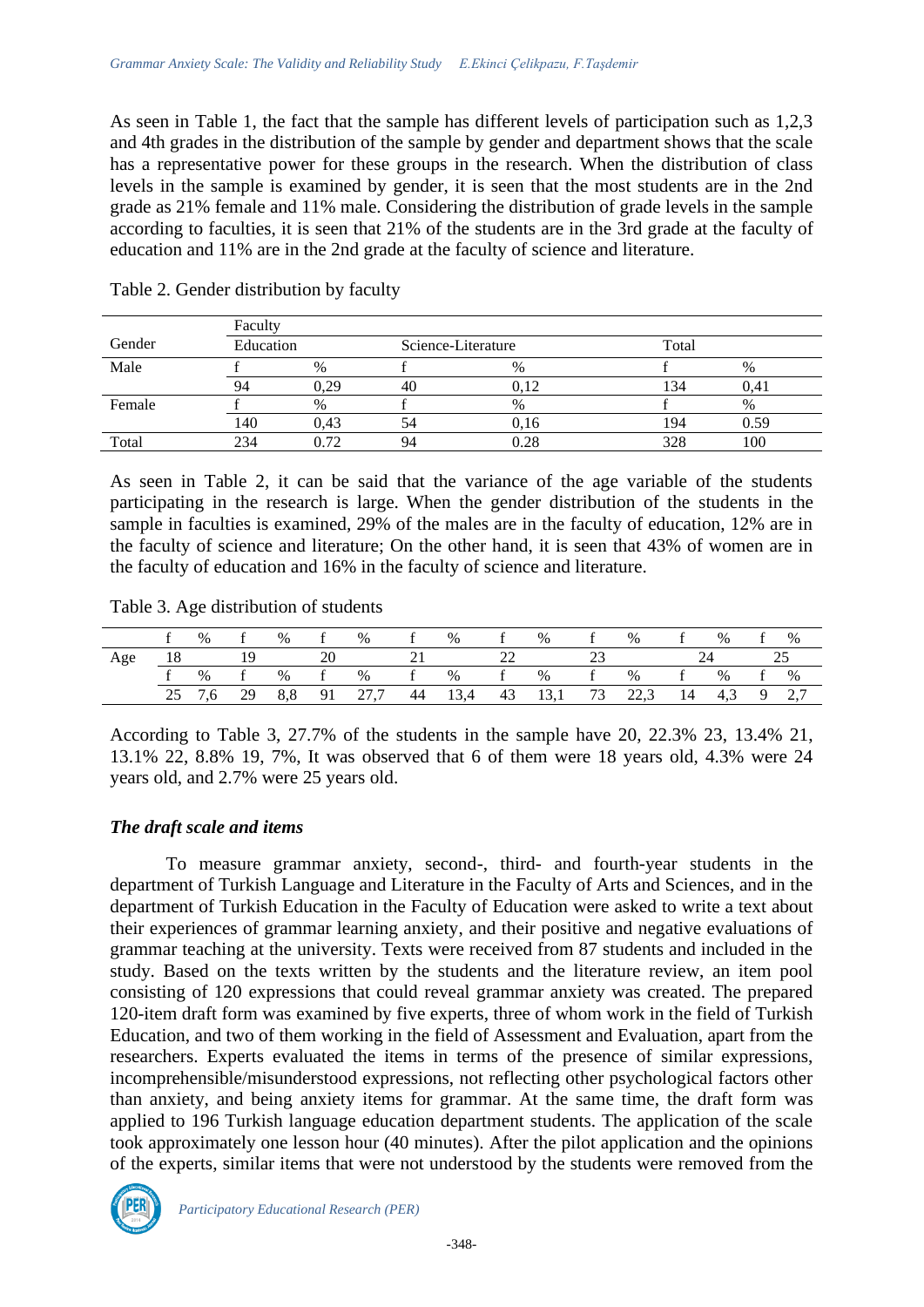scale and a 45-item scale form was created. Thus, the content validity of the draft form was tried to be ensured. In the evaluation of the scale, it was decided to make a four-point Likerttype scale scoring, taking into account the opinions of the experts. The rating used in this context is expressed as "Never (1)", "Sometimes (2)", "Usually (3)" and "Always (4)".

## *Data Analysis*

After the data collection process was completed, the data obtained were organized to perform appropriate statistical operations. Then, regarding the validity of the scale:

a) Correlation coefficients were calculated between item scores and total scale scores in order to provide evidence for the validity of the items forming the scale.

Here, the criterion that provides a basis for choosing an item and deciding on the suitability of the item is taken as the item total test correlation value of 0.30 and above.

b) Principal component factor analysis was applied to provide evidence for the construct validity of the scale and to examine the factor structure of the scale, and here the criterion factor load value was taken as 0.30 and above, which provides a basis for deciding on item selection and item suitability. Factors with an eigenvalue greater than 1 were processed (Kaiser, 1960; Tabachnick & Fidell, 2001).

In addition, the model data goodness of fit of the scale is IFI, CFI, NFI, GFI, AGFI,TLI model-data fit was determined by looking at values ((Hu & Bentler, 1998; Marsh, Hau, Balla, & McDonald, 1988).

Regarding the reliability of the scale:

a) Cronbach's alpha reliability coefficients of the scale and subscales were found in order to determine how consistent the items of the scale were with each other and with the total test scores (internal consistency). The internal consistency coefficient obtained for the whole scale was determined to be .92.

# **Findings**

# *Content validity*

The students' texts were examined by researchers who are expert in the fields of assessment and evaluation, and Turkish education, and 120 statements of anxiety were selected from them for the draft form of the scale, which was administered to 127 students as a pilot study. The statements that were incomplete, not long enough, unclear, not written in plain language or grammatically incorrect and were not answered by the students were rearranged. The items were revised to exclude conceptual expressions, prompting, bias and double negatives so that they were expressed simply and plainly with unequivocal meanings. Items including extreme responses were corrected (Oppenheim, 1996). These items were presented to experts in Turkish language education, Turkish language and literature, and assessment and evaluation. Their opinions were obtained using the Davis (1992) method and evaluated as four items. The experts were asked to rate each item as: 1-the item does not represent the feature, 2-the item needs major correction, 3-the item needs minor correction, and 4-the item represents the feature. The number of experts who marked options 3 or 4 for each item was divided by the total number of experts to determine their content validity

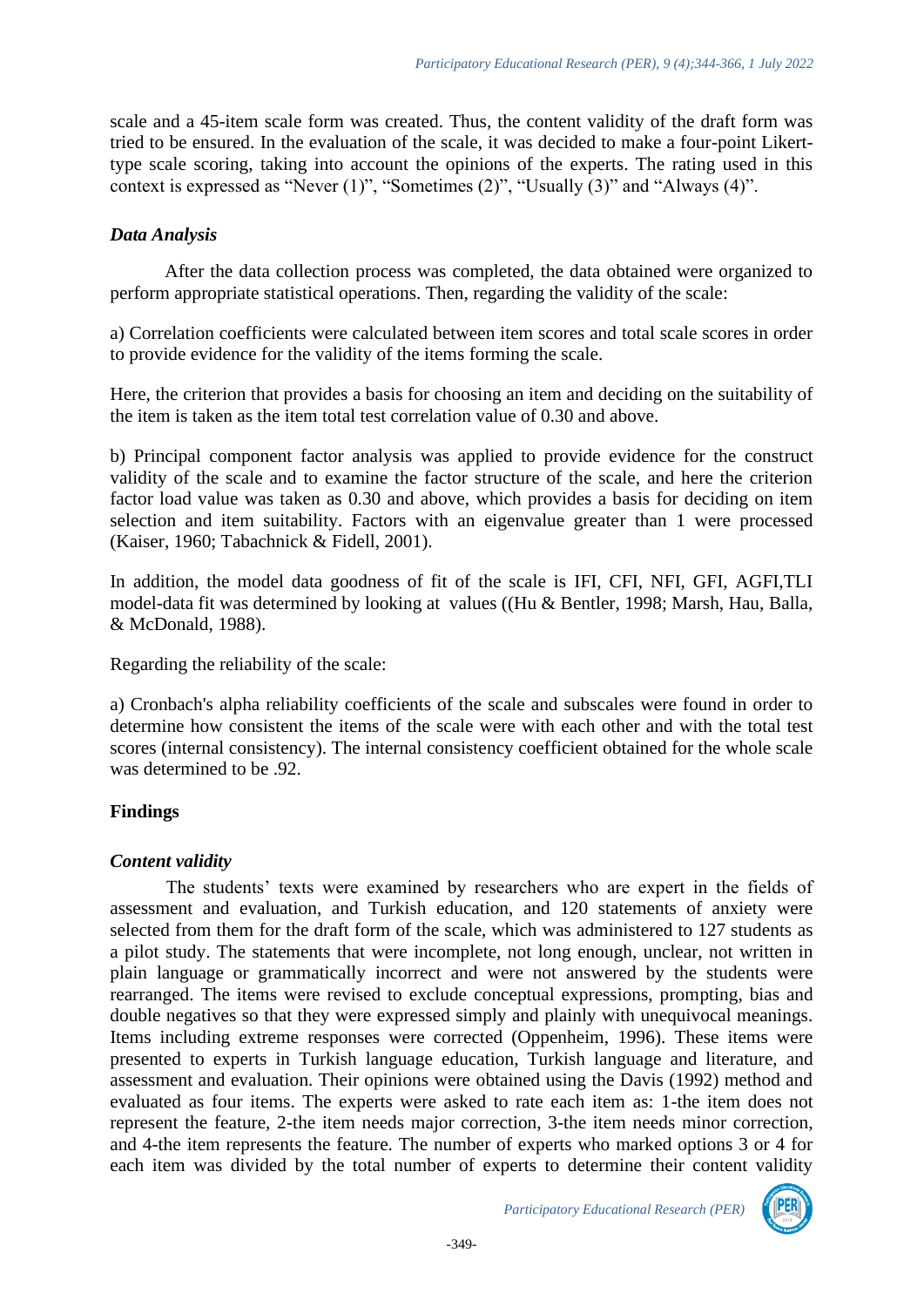indices (CVIs). The items with CVIs under 0.80 were excluded. The finalized scale has 45 items that were deemed to be appropriate in terms of language, expression, and implementation period.

In order to prevent the scale from being marked without being read and to ensure the validity of the data, items with similar anxiety were included in the scale. More than one item measuring the same anxiety state were retained in the scale in order to increase the reliability of the data (Fraenkel & Wallen, 1996). Scale development studies require a large sample for exploratory factor analysis (EFA) and confirmatory factor analysis (CFA). This study uses a four-point Likert-type scale, which is commonly used in the social sciences, with the responses: 1=never, 2=sometimes, 3=usually and 4=always.

#### *Implementation and analysis*

Construct validity is the degree in which a test measures a theoretical construct that is intended to be measured. For a fair number of times scientists evaluate or measure abstract constructs. Statistical analysis methods such as factor analysis, internal consistency analysis and hypothesis test are used to determine construct validity. When the aspect being measured is known as an abstract construct that is estimated from straight apparent events, then it may be known as "construct validity" (Karl, 2012). In this study, EFA and CFA were used to determine construct validity. The scale's factor structure was analyzed using principal components analysis (PCA), Varimax rotation and CFA. The scale was administered to Turkish language education and Turkish language and literature education 328 students. It was desired to carry out CFA work with all students who received education in the field, but due to the inability to reach the student and the lack of markings given to the scale, the validation study continued in the EFA group. EFA determined that it had three factors (subscales), and this was verified using CFA.

Findings obtained by statistical analyses are listed below. The Kaiser-Meyer-Olkin (KMO) coefficient and Bartlett's' test of sphericity were used to determine the suitability of the data for factor analysis. KMO coefficient was 0.923, which indicates that the sample was adequate for factor analysis.

The analysis results in the KMO coefficient is 0.923 indicating that sampling adequacy was provided for factor analysis. For KMO value, a value between 0.5-1.0 is acceptable; values below 0.5 are regarded to be inadequate for factor analysis. It was also found that Bartlett test of sphericity was at a significant level ( $\chi$ 2=8119.452; p<.05). These data indicate that the draft scale was appropriate for factor analysis. EFA was performed to determine the basic factors. PCA was used to determine the main factors, and Varimax rotation was used to interpret the factors and to verify their significance.

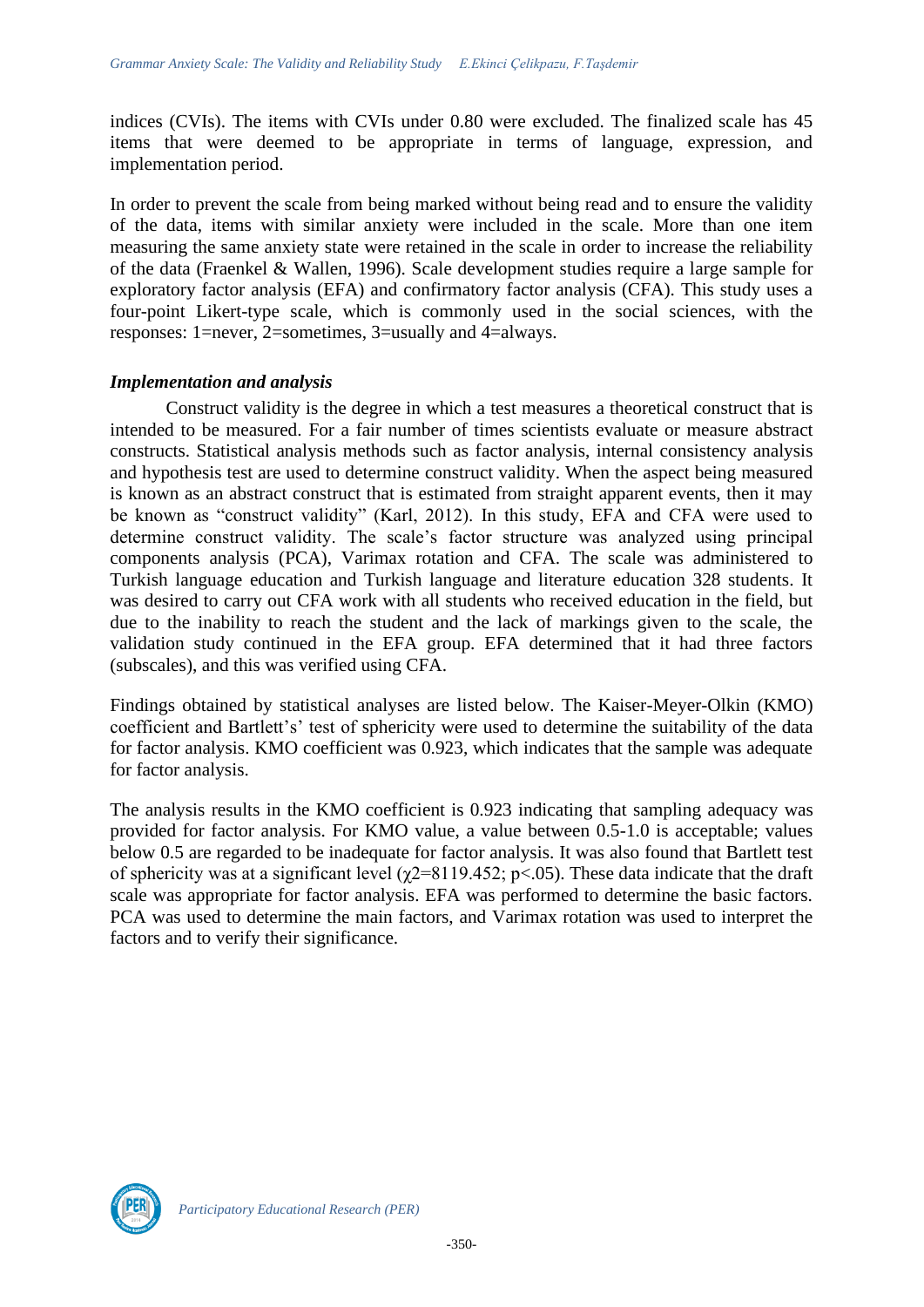|                | Initial Eigenvalues |           |             | <b>Total Variance Explained</b> |           |             |
|----------------|---------------------|-----------|-------------|---------------------------------|-----------|-------------|
| Factor         | Total               | %Variance | Cumulative% | Total                           | %Variance | Cumulative% |
|                | 12.434              | 27.631    | 27.631      | 12.434                          | 27.631    | 27.631      |
| $\mathcal{D}$  | 5.971               | 13.268    | 40.899      | 5.971                           | 13.268    | 40.899      |
| 3              | 3.324               | 7.386     | 48.285      | 3.324                           | 7.386     | 48.285      |
| $\overline{4}$ | 1.351               | 3.002     | 51.287      | 1.351                           | 3.002     | 51.287      |
|                | 1.234               | 2.743     | 54.030      | 1.234                           | 2.743     | 54.030      |
| 6              | 1.173               | 2.606     | 56.636      | 1.173                           | 2.606     | 56.636      |
|                | 1.083               | 2.406     | 59.042      | 1.083                           | 2.406     | 59.042      |
| 8              | 1.029               | 2.286     | 61.328      | 1.029                           | 2.286     | 61.328      |

Table 4. The variance values of the draft scale

PCA determined that the 45-item draft scale had an eight-factor structure with an eigenvalue greater than 1. The percentage of total variance was 61.328%. Scree plot, eigenvalues, and percentage of total variance are most frequently used to decide the number of a scale's factors (Tabachnick & Fidell, 2007).

The scree plot indicated that the scale had three subscales, considering where the graph began to flatten, the proximity of the values and the table of total variance value.



Figure 1. Scree plot of draft scale

Items with values less than .30 and those that loaded on more than one factor in the first rotation were excluded from the scale. The items with values less than .30 and those that loaded on more than one factor in the first rotation and the following rotations were examined.

Then the factor load values of the items were checked and the i2, and i37 considered overlapping, collected in other factors, were excluded one by one to complete the EFA. The scale's final rotation item factor loads found as a result of PCA rotated according to the principal axes analysis are shown in Table 5. It was concluded that the items had three factors.

Varimax vertical rotation determined that the item correlations of those with loads over .30 were appropriate, and their common factor variance values, where the items were explained together by any item, were examined.

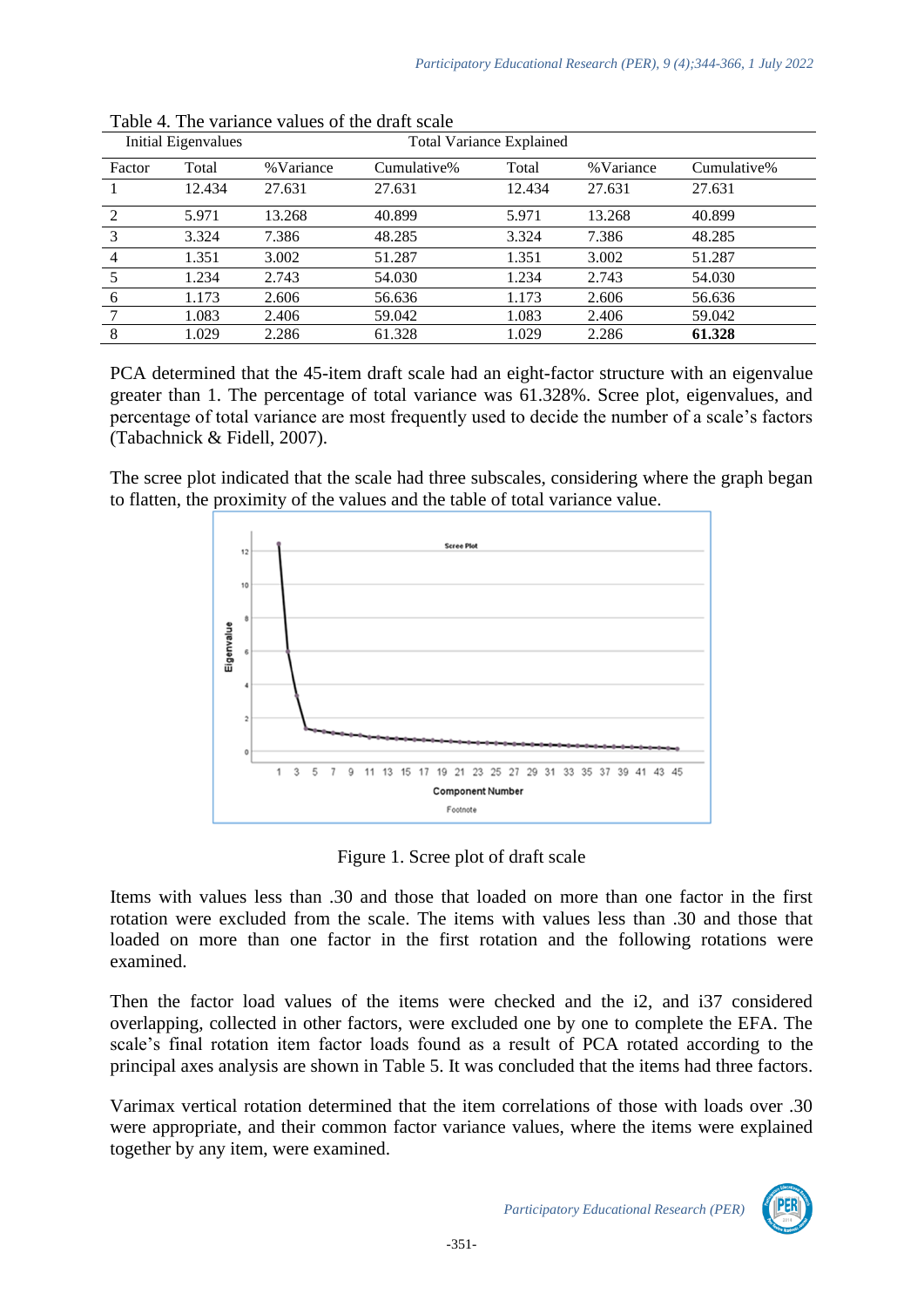| <b>Items</b>     | F1   | $\mathbf{F2}$ | F3   |
|------------------|------|---------------|------|
| i17              | .813 |               |      |
| i29              | .801 |               |      |
| i25              | .776 |               |      |
| $\overline{115}$ | .748 |               |      |
| i4               | .739 |               |      |
| i26              | .717 |               |      |
| i14              | .715 |               |      |
| i34              | .685 |               |      |
| i16              | .682 |               |      |
| i44              | .649 | .345          |      |
| m43              | .649 |               |      |
| i12              | .601 |               |      |
| i45              | .564 |               | .389 |
| i36              | .549 |               |      |
| i19              | .515 |               |      |
| i38              |      | .774          |      |
| $\frac{1}{40}$   |      | .728          |      |
| i10              |      | .719          |      |
| i27              |      | .705          |      |
| i18              |      | .679          |      |
| $\frac{i3}{i8}$  |      | .633          |      |
|                  |      | .595          | .398 |
| i31              |      | .590          |      |
| i22              |      | .576          |      |
| i41              |      | .565          | .460 |
| i30              |      | ,552          | .394 |
| i13              |      |               | .775 |
| $\overline{i28}$ |      |               | .761 |
| i7               |      | .302          | .648 |
| i9               | .378 |               | .644 |
| i42              |      | .304          | .638 |
| i32              |      |               | .601 |
| i35              | .348 |               | .593 |
| i33              |      | ,339          | .593 |
| i23              |      |               | .588 |
| i20              |      |               | .570 |
| i5               |      |               | .359 |

| Table 5. The rotated variables matrix |
|---------------------------------------|
|---------------------------------------|

Although Table 5 shows that some items loaded on more than one factor, no items were excluded because the differences between the factor loads were greater than 0.10. Of the remaining 37 items, 15 were collected under factor 1, 11 were collected under factor 2, and 11 were collected under factor 3. Of the variance of the scores of the 37 items, 21.16% was explained by factor 1, 15.09% was explained by factor 2, and 14.60% was explained by factor 3. Of the total variance, 50.864% was explained by the three-factor scale.

| Initial Eigenvalues |        |           | <b>Total Variance Explained</b> |        |            |             |
|---------------------|--------|-----------|---------------------------------|--------|------------|-------------|
|                     | Total  | %Variance | Cumulative%                     | Total  | % Variance | Cumulative% |
| Emphasis on         | 10.806 | 29.205    | 29.205                          | 10.806 | 29.205     | 29.205      |
| grammar learning    |        |           |                                 |        |            |             |
| Learner beliefs     | 4.885  | 13.202    | 42.407                          | 4.885  | 13.202     | 42.407      |
| Grammar learning    | 3.129  | 8.456     | 50.864                          | 3.129  | 8.456      | 50.864      |
| experience          |        |           |                                 |        |            |             |

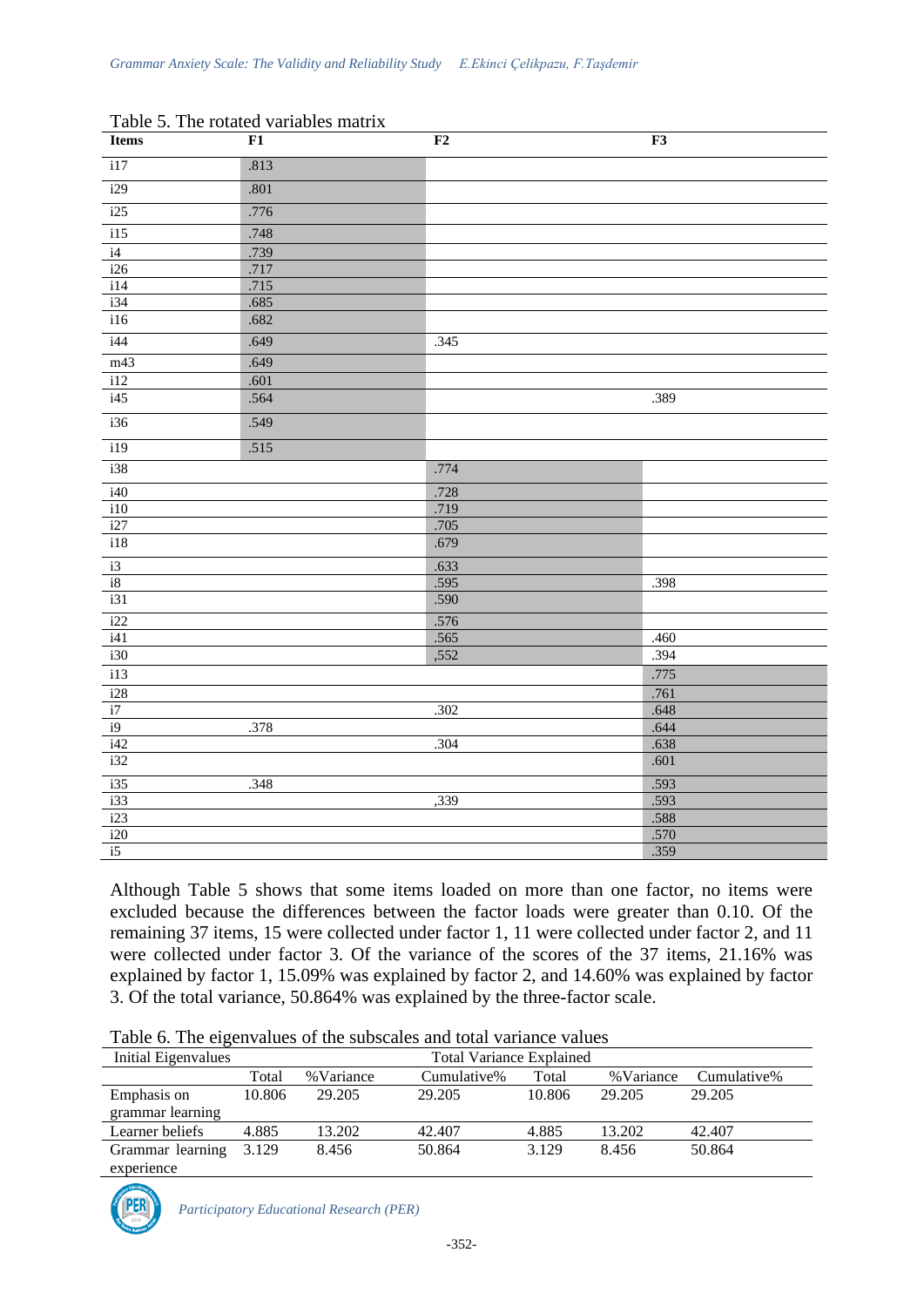The subscales describing the state of anxiety and named based on the literature wereemphasis on grammar learning, learner beliefs and grammar learning experience. The eigenvalue of the first factor (emphasis on grammar learning) was 10.806, the eigenvalue of the second factor (learner beliefs) was 4.885, and the eigenvalue of the third factor (grammar learning experience) was 3.129. The first subscale, emphasis on grammar learning, was listed as i17 and i19 from the one with higher factor load to the one with a lower factor load. The factor loads ranged from 0.813 to 0.515. The second subscale, learner beliefs, was listed as i38, i40, i10, and i30 from the one with higher factor load to the one with a lower factor load. The factor loads ranged from 0.774 to 0.552. The third subscale, grammar learning experience, included items i13 and i5. The factor loads ranged from 0.775 to 0.359. These items were used in the item-test correlation coefficient calculations.

### *Reliability studies for the Grammar Anxiety Scale (GAS)*

Factor loads are expected to be higher than .30 in factor analysis for item-total correlation values (Martin & Newell, 2004). There were GAS items with item-total correlation values of less than .30. After items i5, i20 and i3, which had item-total correlation values of less than .30 were determined, the change in factor variance values was examined, and those with factor variances of less than .30 were excluded, reducing the number of items to 34.

Table 7. The reliability coefficients of the gas and its subscales

| <b>Scale and Subscales</b>             | <b>Number of Items</b> | Cronbach's Alpha $(a)$ |
|----------------------------------------|------------------------|------------------------|
| Factor 1. Emphasis on grammar learning |                        | .921                   |
| Factor 2. Learner beliefs              | 10                     | .876                   |
| Factor 3. Grammar learning experience  |                        | .883                   |
| Total                                  | 34                     | .928                   |

Cronbach's alpha reliability coefficients were calculated for three subscales. As Table 7 shows, the Cronbach's alpha reliability was 0.928 for the entire GAS. They were 0.921 for emphasis on grammar learning, 0.876 for learner beliefs and 0.883 for grammar learning experience. When the internal consistency coefficients of all subscales of the scale were examined, the Cronbach's Alpha reliability coefficient was 0.928, which indicates high reliability.

CFA Model Fit Results: The first fit index examined in order to test the model fit is  $\chi$ 2/df.  $\chi$ 2 tests the significance of the difference between the observed covariance matrix and the estimated covariance matrix (Bagozzi & Heatherton, 1994). While evaluating the model fit, instead of acting directly from the  $\chi$ 2 value; It is recommended to take the value obtained by dividing the  $\gamma$ 2 value by the degrees of freedom (Hoe, 2008). The CFA determined that  $\gamma$ 2/df was 2.932, which indicates that the model had acceptable goodness of fit. Values of 2 or less indicate that the model is perfect, and values of 5 or less indicate acceptable goodness of fit.

As a result of the CFA of the 34-item scale, the goodness of fit index (GFI) and the adjusted goodness of fit index (AGFI) of the model whose root mean square error of approximation (RMSEA) value was 0.076 before modification determined that the GFI value was 0.74, and that the AGFI value was 0.71. The standardized regression load of item 19 was less than .50, so it was excluded from the scale.

The RMSEA value was 0.077 after the modification. RMSEA values of 0.05 or less indicate perfect goodness of fit, and values of 0.08 or less indicate good goodness of fit. The model had a good goodness of fit.

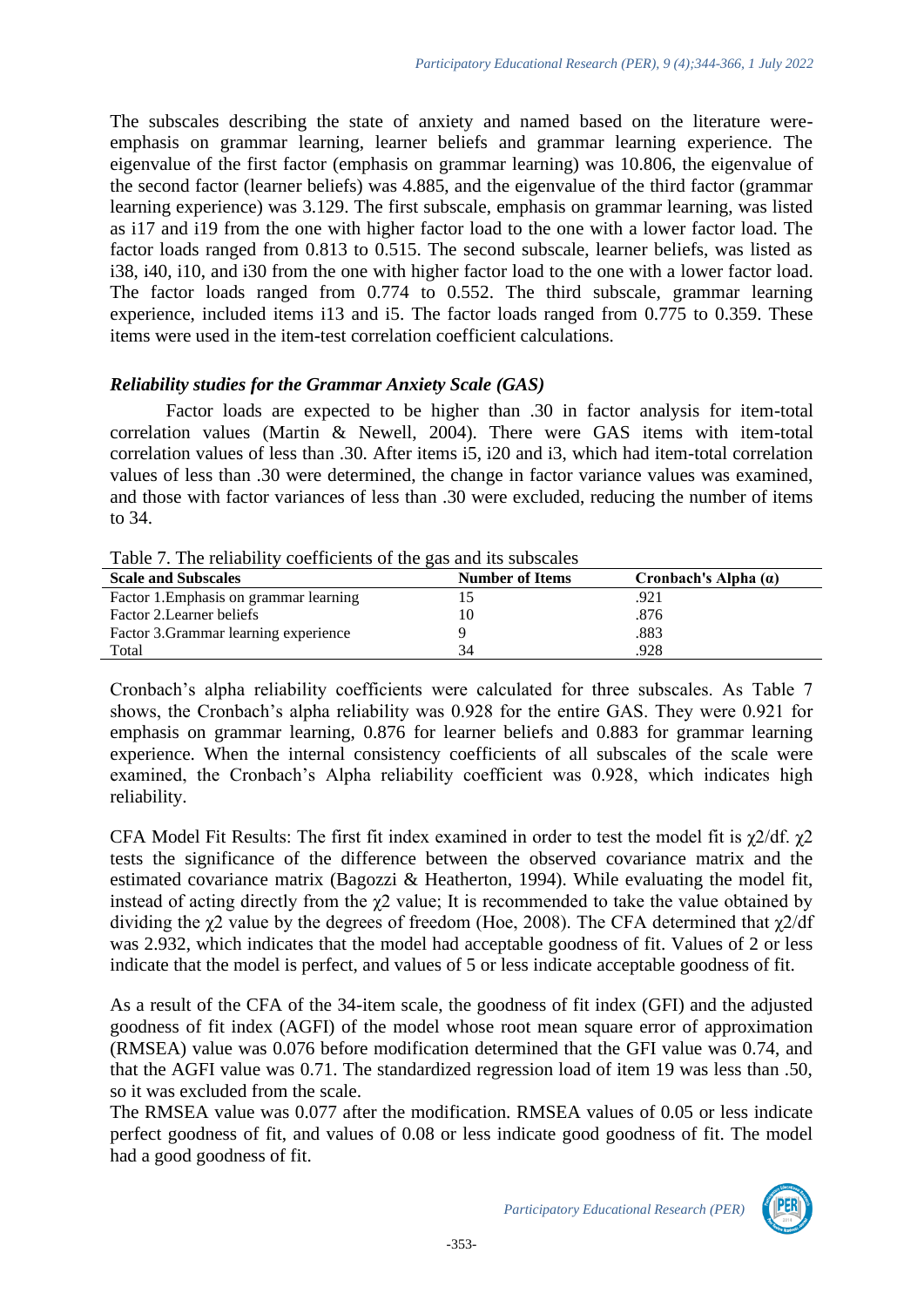

Chi-Square= 1442,319 df= 492 P-value=0.000 RMSEA= 0.077

Figure 2. Confirmatory factor analysis model

| Fit Indices before the modification |       |       |       |       |       |       |                |     |                |
|-------------------------------------|-------|-------|-------|-------|-------|-------|----------------|-----|----------------|
| <b>RMESA</b>                        | NFI   | CFI   | IFI   | TLI   | GFI   | AGFI  | $\mathbf{X}^2$ | DF  | <b>CMIN/DF</b> |
|                                     |       |       |       |       |       |       |                |     |                |
| 0.076                               | 0.759 | 0.827 | 0.828 | 0.815 | 0.747 | 0.713 | 1514.5         | 524 | 2.890          |
| Fit Indices after the modification  |       |       |       |       |       |       |                |     |                |
| <b>RMESA</b>                        | NFI   | CFI   | IFI   | TLI   | GFI   | AGFI  | $\mathbf{X}^2$ | DF  | <b>CMIN/DF</b> |
|                                     |       |       |       |       |       |       |                |     |                |
|                                     |       |       |       |       |       |       |                |     |                |
| 0.077                               | 0.765 | 0.831 | 0.832 | 0.818 | 0.752 | 0.717 | 1442.3         | 492 | 2.932          |
|                                     |       |       |       |       |       |       |                |     |                |

Table 8. The CFA fit indices of the GAS

There are a number of indices used to assess model fit and various opinions on which indicesneed to be reported. According to Brown (2015), fit indices are divided into three groups, videlicet the absolute fit indices  $(\chi^2)$ , SRMR and RMR), parsimonious indices (RMSEA), and comparative indices (CFI-IFI, TLI-NNFI); at least one index from each group should be used in reporting. Hu and Bentler (1999) propose using the couples of NNFI (min. 0.96) and SRMR (max. 0.09), or RMSEA (min. 0.06) and SRMR (max. 0.09), or CFI min. 0.96) and SRMR (max. 0.09) in line with the two-index strategy. Although GFI and AGFI are frequently used, they are not recommended due to their poor performance in simulation studies (Hu & Bentler, 1998; Marsh, Hau, Balla, & McDonald, 1988). It is not appropriate to

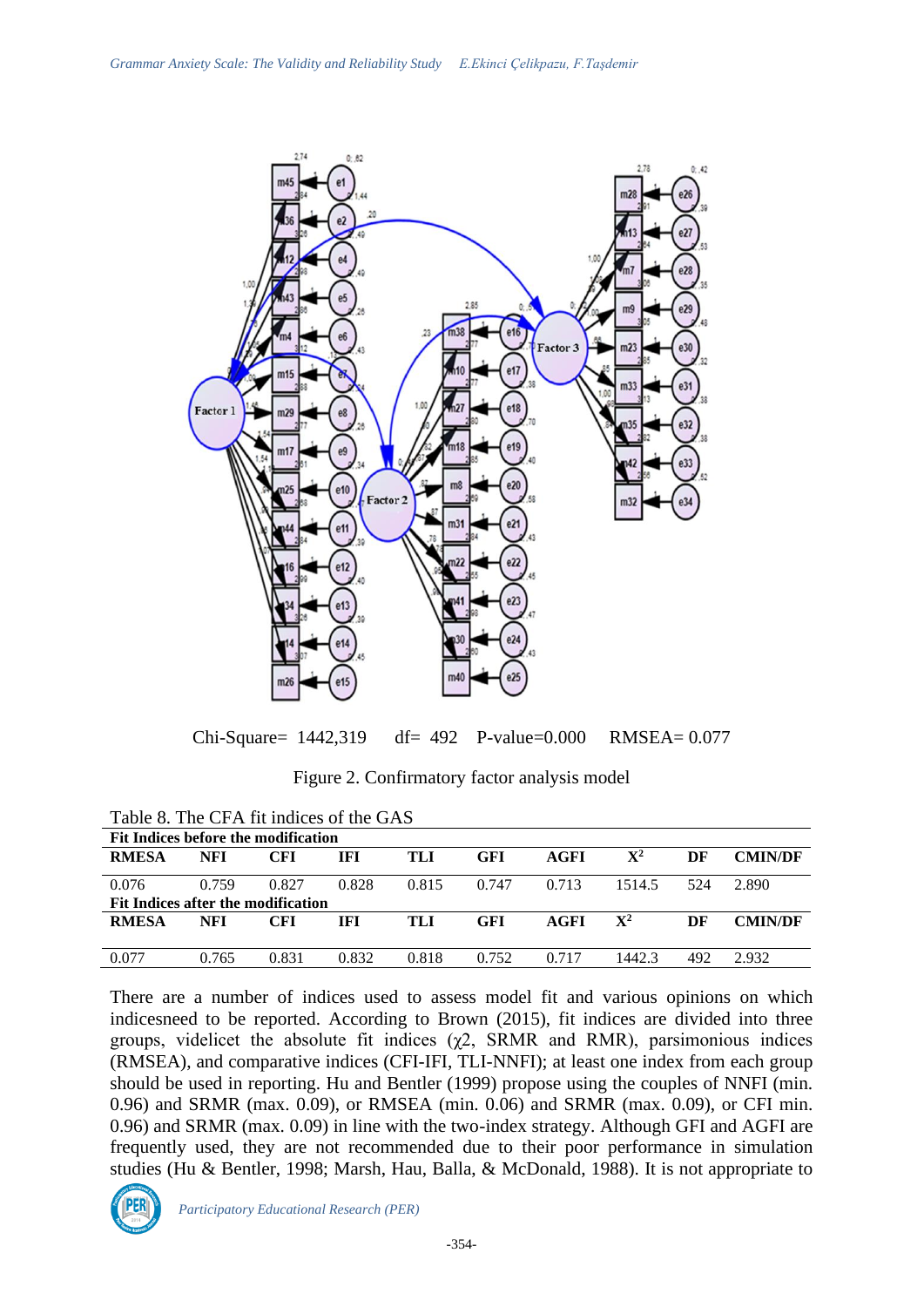line up definite criteria for fit indices as they are affected by a range of factors such as sample size, model complication level, estimation method, data type, normality of data, misdefinition of model, etc. (Brown, 2015).

When Table 8 is examined, the GFI value was 0.75 and the AGFI value is 0.71. The normal value for GFI is >0.95, and the acceptable value is >0.90. The AGFI value ranges from 0-1 and is above 0.90 expected to be above. Although these values were not captured in some of the studies examined, GFI and AGFI are not the only goodness of fit index, and it would be more accurate to evaluate them together with others.

Research has shown that the GFI and AGFI are mainly affected by sample size and have a certain degree of downward bias, especially when sample sizes are less than 150, which is consistent with the conclusions of Gerbing and Anderson (1992) and Marsh et al. (1988). Both the GFI and AGFI mainly utilize the information of the covariance matrix, which is not stable in small samples and gradually becomes stable with the increase of sample size. This may explain the dependence of the GFI and AGFI on sample sizes. The results revealed that both the GFI and AGFI were not influenced by the estimation method in the correctly specified models, which is accordant with the findings of Wang, Fan, and Willson (1996). Sugawara and Maccallum (1993) also pointed out that the GFI and AGFI tend to behave relative consistently across different estimation methods, especially for well-fitting models. Although different estimation methods yield different values in discrepancy function, this has little effect on the values of the two indexes. The GFI and AGFI were much more sensitive to small sample size (<500). The GFI and AGFI values were acceptable. In the final analysis, the normed fit index (NFI) was 0.76, and the comparative fit index (CFI) was 0.83. This study's NFI and CFI values indicated acceptable goodness of fit. After the CFA, the scale was finalized with 3 subscales and 33 items.

| <b>Items</b> | <b>Expressions</b>                                                                                                                            | <b>Factor loads</b> |
|--------------|-----------------------------------------------------------------------------------------------------------------------------------------------|---------------------|
| 117          | Grammar lessons are fun.                                                                                                                      | .857                |
| i29          | I like grammar.                                                                                                                               | .852                |
| i25          | Grammar is one of my favorite classes.                                                                                                        | .822                |
| 115          | It makes me happy to get a different perspective on grammar and experience<br>emotions that I have not felt before.                           | .676                |
| i4           | I enjoy learning grammar subjects.                                                                                                            | .811                |
| i26          | It makes me happy to use what I have learned in grammar lessons in my daily<br>life.                                                          | .659                |
| 114          | It makes me happy when a new grammar subject is useful to me.                                                                                 | .645                |
| i34          | I find grammar useful because it affects other skills.                                                                                        | .653                |
| 116          | I like grammar although I get a little anxious while I'm learning something<br>new about it.                                                  | .639                |
| i44          | Grammar subjects are easy to learn because they are based on specific rules.                                                                  | .682                |
| m43          | I like grammar despite its difficulty and complexity.                                                                                         | .637                |
| 112          | Although being introduced to a new grammar subject for the first time may be<br>boring, trying to learn makes me happy like solving a puzzle. | .514                |
| i45          | I work on grammar as I like it.                                                                                                               | .572                |
| i36          | I am curious about learning grammar.                                                                                                          | .537                |

Table 9. The CFA factor loads for the emphasis on grammar learning subscale

The factor loads of the 14 reverse-scored items on the emphasis on grammar learning subscale are shown in Table 9. They range from 0.514 to 0.857. The lowest possible score on the emphasis on grammar learning subscale is 14, and the highest is 56. The mean factor score is 41. For emphasis on grammar learning subscale,

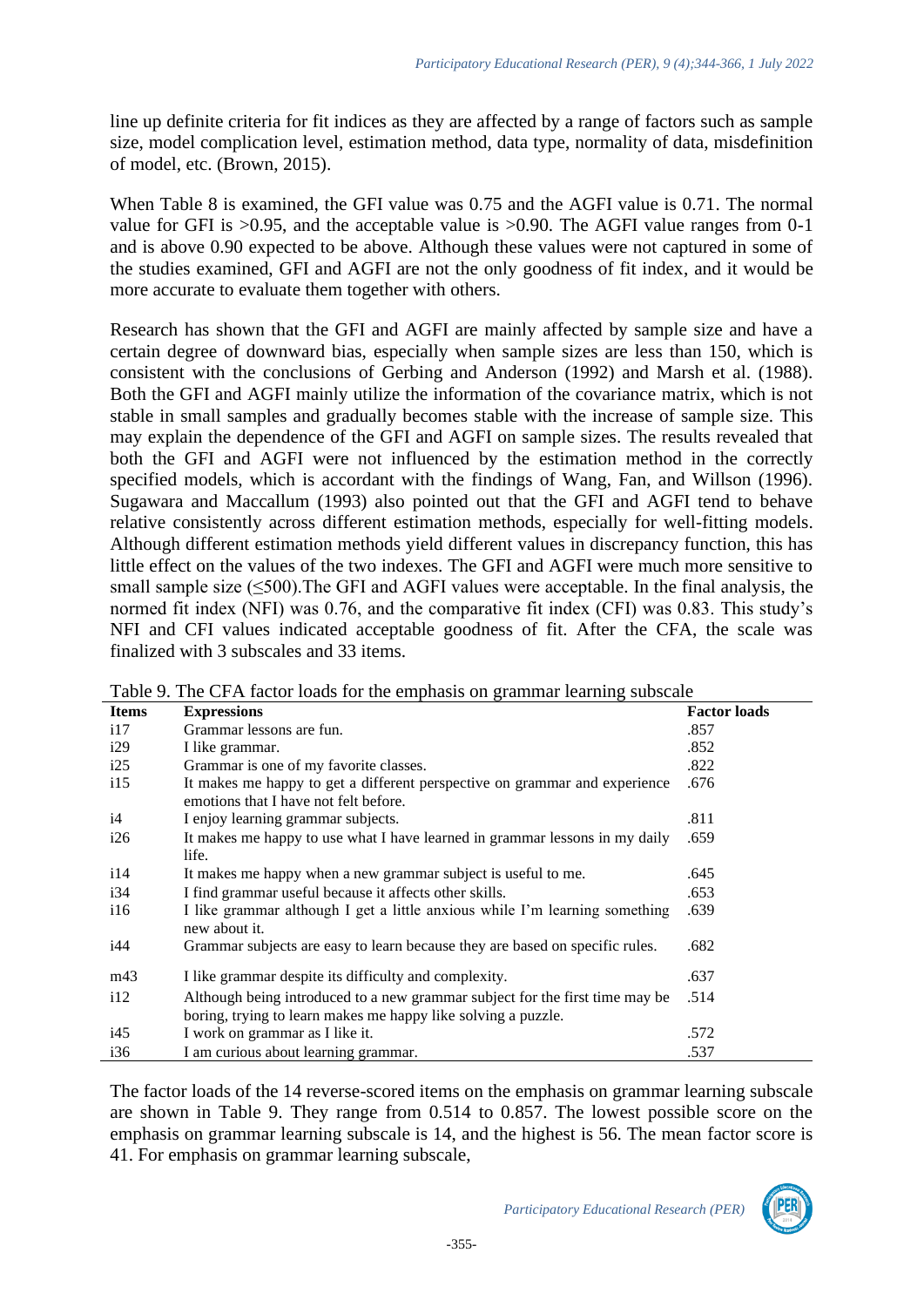- Scores of 14 to 28 indicate low level of anxiety,
- Scores of 29 to 43 indicate moderate level of anxiety, and
- Scores above 44 indicate high level of anxiety.

Table 10. The CFA factor loads for the learner beliefs subscale

| <b>Items</b> | <b>Expressions</b>                                                                                | <b>Factor loads</b> |
|--------------|---------------------------------------------------------------------------------------------------|---------------------|
| i38          | When I learn grammar, I am most afraid of not being able to succeed.                              | .685                |
| i40          | It worries me that my previous learning about grammar subjects was<br>insufficient.               | .716                |
| 110          | I do not like memorizing grammar subjects.                                                        | .588                |
| i27          | I find it difficult to break old patterns in learning grammar.                                    | .670                |
| 118          | I think memorization is an obstacle to my learning of grammar subjects.                           | .575                |
| i8           | The difficulty of grammar subjects makes me anxious.                                              | .682                |
| i31          | Teaching rules, not language, in grammar lessons overwhelms me.                                   | .609                |
| i22          | The difference between teaching grammar and related practices makes me<br>feel negative emotions. | .629                |
| i41          | My suspicion that I may not understand grammar subjects makes me<br>nervous.                      | .616                |
| i30          | Thinking that I cannot learn because grammar is prescriptive makes me<br>unhappy.                 | .682                |

Table 10 shows that the factor loads of the 10 items on the learner beliefs subscale range from 0.575 to 0.685. The highest possible score on this scale is 40, and the lowest is 10. The mean factor score is 28.

For learner beliefs subscale are:

- Scores of 10 to 20 indicate low level of anxiety,
- Scores of 21 to 31 indicate moderate level of anxiety, and
- Scores above 32 indicate high level of anxiety.

|  | Table 11. The CFA factor loads for the grammar learning experience subscale |  |  |  |
|--|-----------------------------------------------------------------------------|--|--|--|
|  |                                                                             |  |  |  |

| <b>Items</b> | <b>Expressions</b>                                           | <b>Factor loads</b> |
|--------------|--------------------------------------------------------------|---------------------|
| 113          | Although I know the importance of grammar, I do not like it. | .857                |
| i28          | I always approach grammar with prejudice.                    | .852                |
| i7           | I feel nervous when I learn grammar subjects.                | .822                |
| i9           | I don't like grammar.                                        | .676                |
| i42          | I always feel troubled in grammar lessons.                   | .811                |
| i32          | I have a hard time translating grammar rules into practice.  | .659                |
| i35          | I often avoid learning grammar.                              | .645                |
| i33          | Grammar, is a nightmare for me.                              | .653                |
| i23          | Grammar subjects do not apply to daily life.                 | .639                |

The factor loads of the 9 items on the grammar learning experience subscale range from 0.639 to 0.857, as Table 11 shows. The highest possible score on this subscale is 36, and the lowest is 9. The mean factor score is 26. For grammar learning experience subscale;

- Scores of 9 to 18 indicate low level of anxiety,
- Scores of 19 to 27 indicate moderate level of anxiety, and

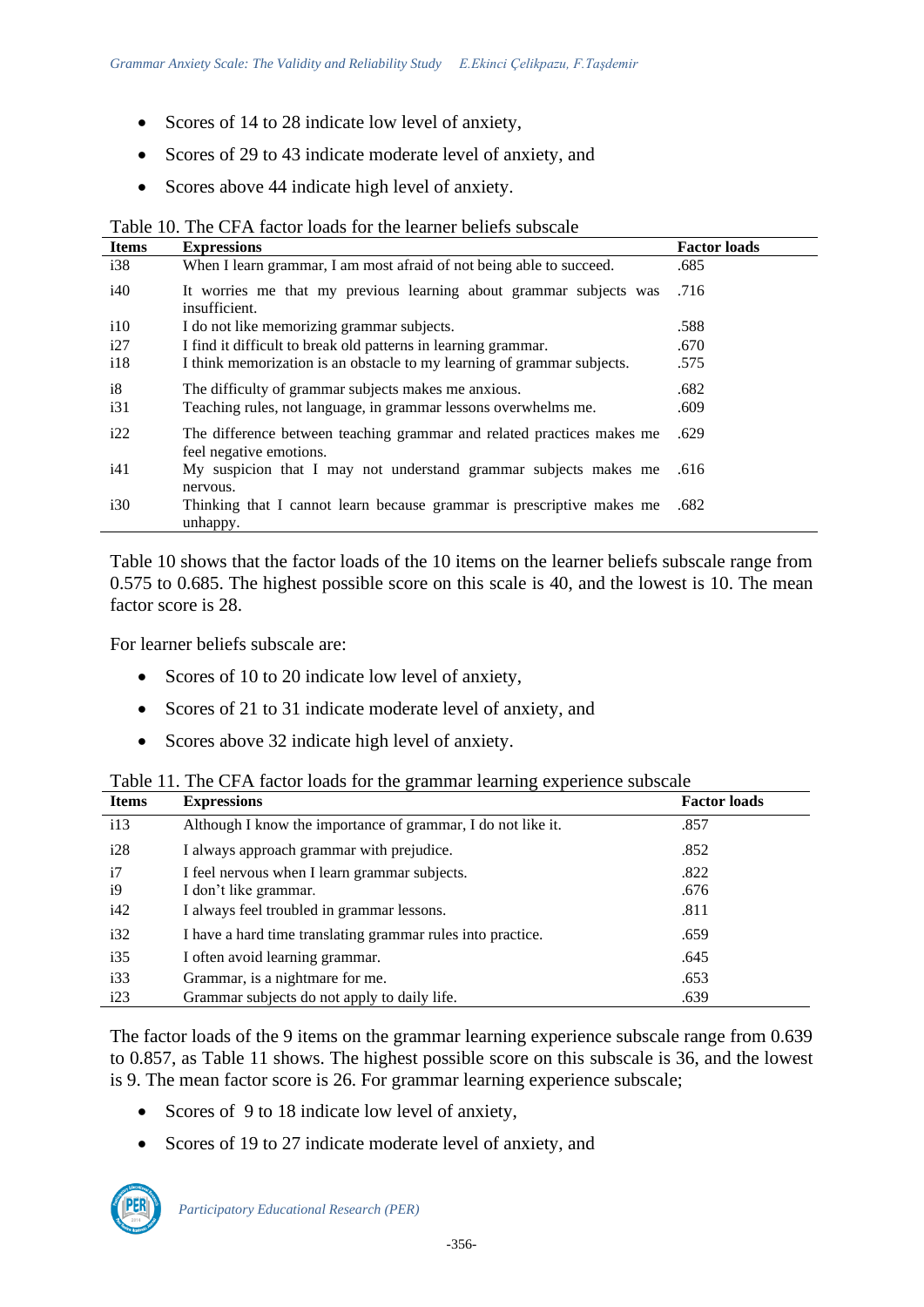• Scores above 28 indicate high level of anxiety.

The lowest possible score on the GAS is 33, and the highest is 132. The mean GAS score is 94. For Grammar Anxiety Scale:

- Scores of 33 to 66 indicate low level of anxiety,
- Scores of 67 to 100 indicate moderate level of anxiety, and
- Scores above 101 indicate high level of anxiety.

| <b>Scale Factors</b>               | <b>Emphasis on</b> | Learner        | <b>Grammar</b>    | <b>Total</b> |  |
|------------------------------------|--------------------|----------------|-------------------|--------------|--|
|                                    | <b>Grammar</b>     | <b>Beliefs</b> | Learning          |              |  |
|                                    | Learning           |                | <b>Experience</b> |              |  |
| Emphasis on Grammar Learning       |                    | $.278**$       | $.501**$          | $.834**$     |  |
| <b>Learner Beliefs</b>             | $.278**$           |                | $.455**$          | $.692**$     |  |
| <b>Grammar Learning Experience</b> | $.501**$           | $.455**$       |                   | .794**       |  |
| <b>GAS</b> Total                   | $.834**$           | $.692**$       | $.794**$          |              |  |

Table 12. The correlations of the GAS subscales

\*\*  $p < .001$ 

Pearson's correlation between the GAS and its subscales found a weak correlation between emphasis on grammar learning and learner beliefs  $(r=.27, p<0.001)$  and a moderate correlation between emphasis on grammar learning and grammar learning experience (r=.50, p<0.001). A moderate correlation was found between learner beliefs and grammar learning experience ( $r = .45$ ,  $p < 0.001$ ). There were also significant correlations between GAS scale scores and emphasis on grammar learning  $(r=.83, p<0.001)$  and between GAS scale scores and grammar learning experience  $(r=.79, p<0.001)$ , and a moderate correlation between GAS scale scores and learner beliefs ( $r = .69$ ,  $p < 0.001$ ).

Three factors were determined after EFA analysis of the Grammar Anxiety Scale, which first had 45 items. As a result of the CFA analysis performed afterwards, it was seen that model data fit was achieved. The final form of the scale consists of 33 items. When scale score ranges are examined, it is seen that high scores indicate high level of anxiety, and low scores indicate low level of anxiety. It was verified as a result of the analysis that the subscales of the scale are the components of this structure, which is called grammar anxiety, and that they form the determined structure together. It was concluded that the model and goodness of fit indices are at acceptable levels. Findings regarding reliability were also found to be quite high. Cronbach's Alpha internal consistency coefficient of the scale subscales is .92 for "emphasis on learning grammar", .87 for "learner beliefs", and .88 for "grammar learning experience". The internal consistency coefficient obtained for the whole scale was determined to be .92. The values obtained also show that this scale is a reliable measurement tool for measuring grammar anxiety.

# **Results and Discussion**

When language anxiety is mentioned, foreign language anxiety usually comes to mind, and it is the subject of most of the studies in the literature. Most of the language learning anxiety scales assess speaking anxiety, writing anxiety, listening anxiety, and reading anxiety. Specifically, there are grammar attitude scales. This study developed a valid and reliable scale for assessing learners' grammar anxiety in their native language.

This scale is important because it is the first scale with a validity and reliability study

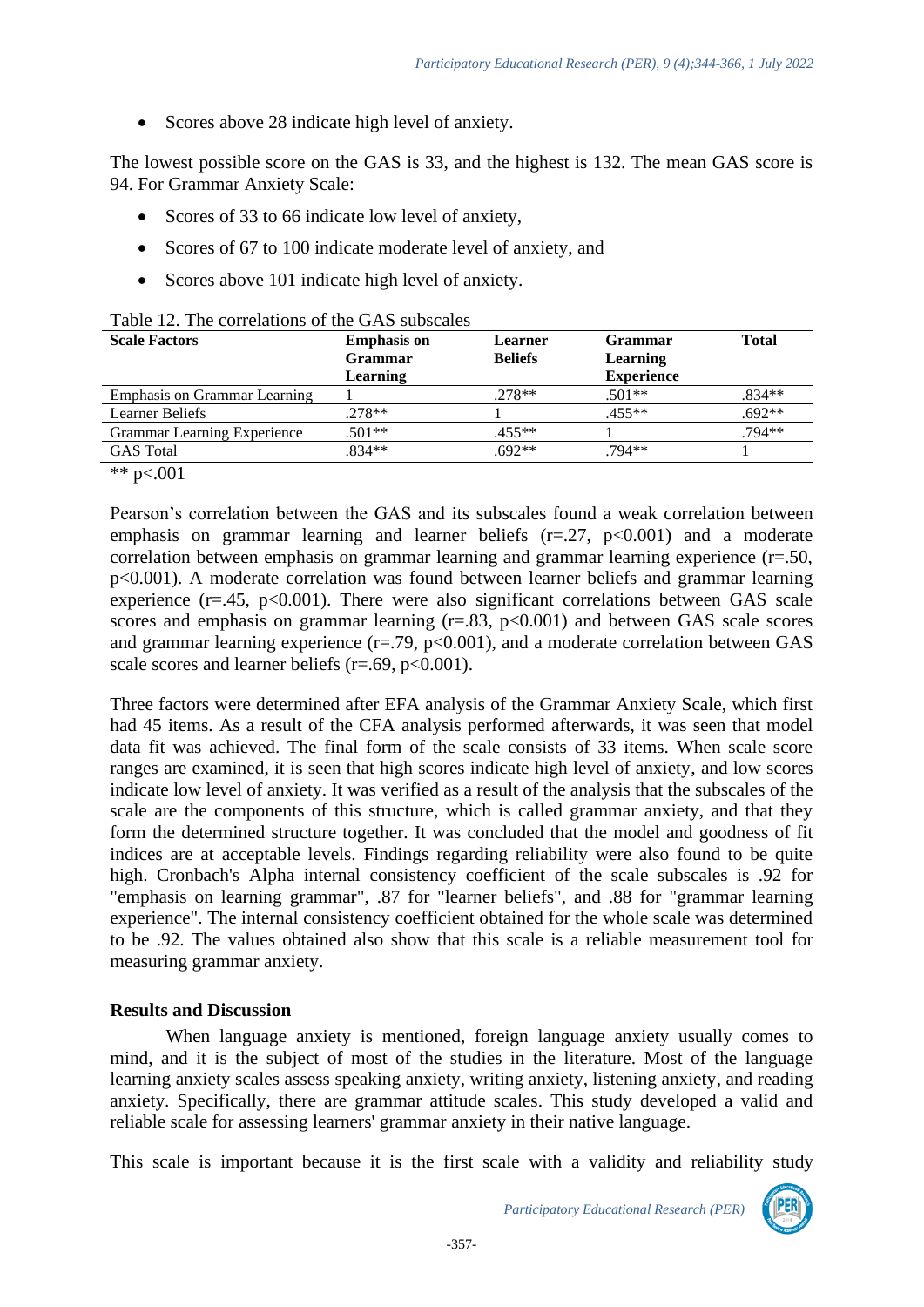performed in its field. Scales that lack sufficient validity cause heterogeneous measurements, reducing the power of statistical tests and making it difficult to determine the significant differences between groups. Therefore, it is important to know that scales are highly valid and reliable. Scale development studies require knowledge, research and time. Making accurate judgements to produce valid data and plausible solutions are only possible with valid and reliable measurement tools. The entire Grammar Anxiety Scale's internal consistency coefficient was found to be high in the reliability study, which indicates that it is a reliable tool for measuring grammar learning anxiety.

Anxiety is an affective variable that affects learning negatively by impeding cognitive progress (Bailey, Onwuegbuzie & Daley, 2000; Eysenck, Derakshan, Santos & Calvo, 2007; MacIntyre & Gardner, 1994; MacIntyre, 1995) Anxiety is associated with learners' individual differences such as beliefs, attitudes, expectations, motivation and emotions (Buğra & Zengin, 2008). The GAS items were determined on the basis of anxiety being an implicit feature and considering the literature related to the affective domain of learning. The scale items were grouped in three subscales with names that have been discussed in the literature and shown to cause anxiety.

The first subscale is emphasis on grammar learning. Negative evaluations of grammar and grammar teaching can cause anxiety. The participants in this study were undergraduate candidate Turkish teachers. They made positive or negative evaluations about their experiences of grammar teaching and put emphasis on grammar learning. Examinations and teachers' attitudes toward grammar and teaching grammar can also affect emphasis on grammar or grammar learning. The second subscale is learner beliefs, which can cause grammar anxiety. Learner beliefs are among the factors that can lead to grammar anxiety (Borg & Burns, 2008; Horwitz et al. 1986; Young, 1991; MacIntyre, 2017).

The third subscale is grammar learning experience. Experiences with grammar learning can also cause grammar anxiety. Language learners' experience is a factor that can lead to anxiety (Aida, 1994; Akay & Toraman 2015; Brown, 2008; Horwitz, 2001; Young, 1991). According to MacIntyre and Gardner (1989), beginning language learners do not have anxiety. Language anxiety is an emotional reaction that develops over time with the formation of attitudes and feelings towards language learning. Students may or may not be anxious at different stages of learning grammar. A teacher does not encounter anxious students from the first lesson in the classroom. Anxiety can arise as students form impressions and attitudes about language learning. If students' first impressions of language learning are negative, anxiety may begin to occur and if negative experiences continue, anxiety may lead students to form negative selfperceptions (Kılıç, 2017). Learners' implicit characteristics should also be known and monitored throughout learning process for effective and successful language teaching. This scale can contribute to re-organizing teaching activities by determining existing or potential concerns of students about grammar teaching as a part of language teaching as a part of their language learning processes.

# **References**

Aida, W. (1994). Examination of Horwitz, Horwitz and Cope's construct of foreign language anxiety: the case of students of Japanese. *The Modern Language Journal*, 78, 155- 168. https://doi.org/329005

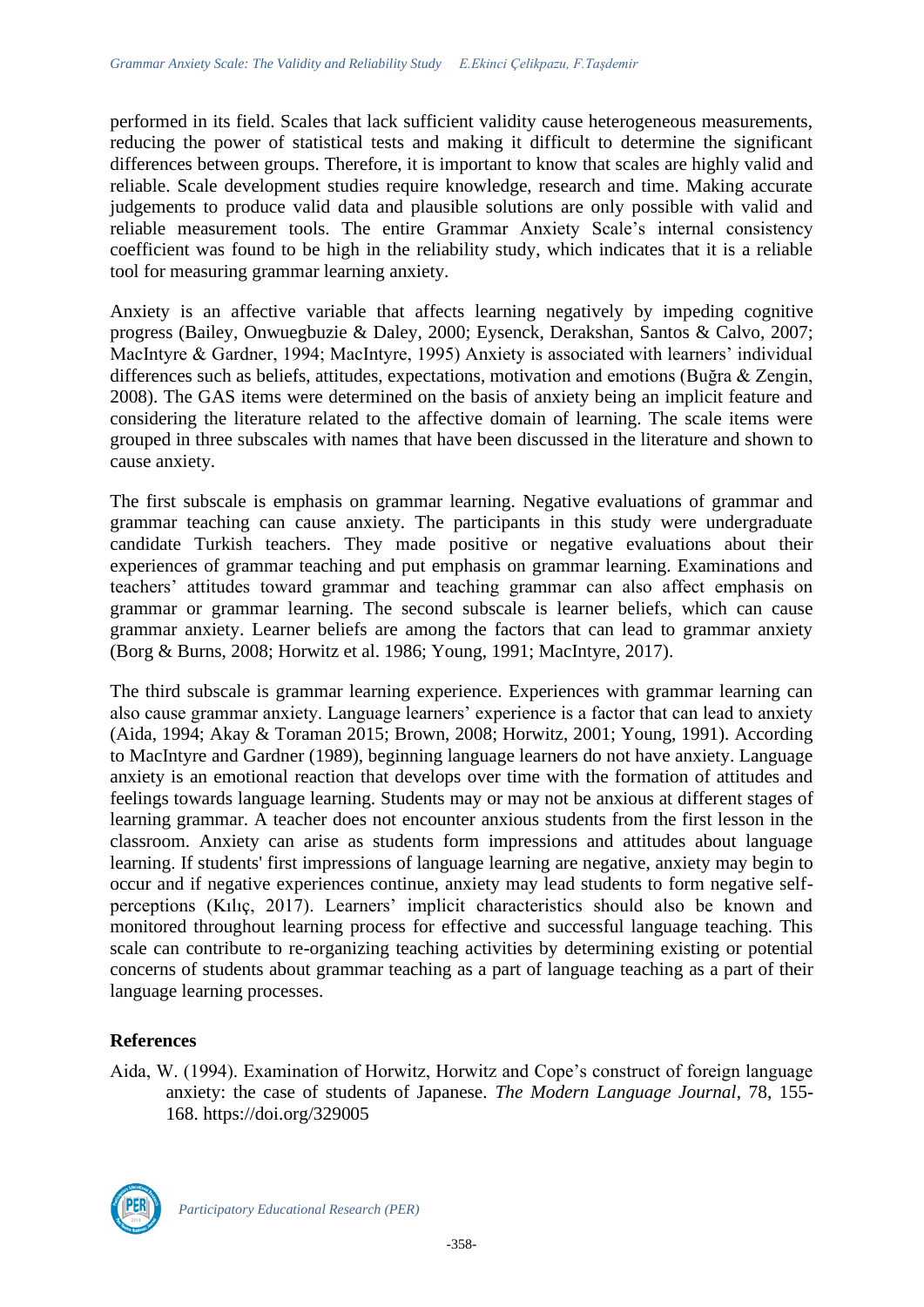- Akay, E. & Toraman, Ç. (2015). Students' attitudes towards learning English grammar: a study of scale development. *Journal of Language and Linguistic Studies*, *11*(2), 67-82. https://files.eric.ed.gov/fulltext/EJ1105171.pdf
- Ariza, E. N. (2002). Resurrecting "old" language learning methods to reduce anxiety for new language learners: community language learning to the rescue. *Bilingual Research Journal*, *26*(3), 717-728. https://www. DOI: 10.1080/15235882.2002.10162586
- Awan, R., Azher, M., Anwar, M. N., & Naz, A. (2010). An investigation of foreign language classroom anxiety and its relationship with students' achievement. *Journal of College Teaching and Learning*, 7(11), 33-33-40. http://search.proquest.com/docview/818498103?accountid=15017)
- Aydın, S. & Zengin, B. (2008). Anxiety in foreign language learning: a literature review. *Journal of Language and Linguistic Studies*, *4*(1), 81-94. https://www.jlls.org/index.php/jlls/article/view/58/58
- Bagozzi, R.P. & Yi, Y. (1988). On the evaluation of structural equation models. *Journal of the Academy of Marketing Science, 16*(1), 74-94. https://link.springer.com/content/pdf/10.1007/BF02723327.pdf
- Bailey,P., Onwuegbuzie, A. J. & Daley, C. E. (2000). Correlates of anxiety at three stages of the foreign language learning process. *Journal of Language and Social Psychology*, *19*(4), 474-490. [https://doi.org/10.1177/0261927X00019004005](https://doi.org/10.1177%2F0261927X00019004005)
- Borg. S. & Burns, A. (2008). Integrating grammar in adult TESOL classrooms. *Applied Linguistics*, *29*(3), 456-482. doi:10.1093/applin/amn020
- Botes, E., Dewaele, J.-M. & Greiff, S. (2020). The foreign language classroom anxiety scale and academic achievement: an overview of the prevailing literature and a metaanalysis. International Association for the Psychology of Language Learning (IAPLL) *Journal for the Psychology of Language Learning*, 2, 26–56. ISSN: 2642-7001. http://www.iapll.com/journal
- Brown, L. (2008). Language and anxiety: an ethnographic study of international postgraduate students. *Evaluation and Research in Education*, *21*(2), 75-95. <https://doi.org/10.1080/09500790802152167>
- Brown, T. A. (2015). *Confirmatory factor analysis for applied research* (2nd ed.). New York: The Guilford Press.
- Cheng, Y. S. (2004). A measure of second language writing anxiety: scale development and preliminary validation. *Journal of Second Language Writing*, 13, 313-335. doi:10.1016/j.jslw.2004.07.001
- Child, D. (2006). *The essentials of factor analysis.* London: A&C Black
- Cheng, Y., Horwitz, E.K. and Schallert, D. L. (1999). Language anxiety: differentiating writing and speaking components. *Language Learning*, *49*(3), 417-446. http://dx.doi.org/10.1111/0023-8333.00095
- Çeçen, M. A. & Aytaş, G. (2008). Impact of teaching grammar through text on 8th grade students' grammar achievement. *Journal of Yüzüncü Yıl University Educational Faculty, 5*(1), 133-149. https://dergipark.org.tr/tr/pub/yyuefd/issue/13713/166029
- Çeçen, M. E. & Mete, G. (2011). Teacher views about grammar activities on 6-8 th grades. *Journal of Social Sciences Institute of Dicle University, 3*(5), 47-62. https://dergipark.org.tr/tr/pub/diclesosbed/issue/61612/920108
- Çifci, Musa. (2015). The future of grammar teaching. Atatürk Culture, Language and History High Institution. (http://www. ayk. gov. tr/wp-content/uploads/2015/01.
- Çolak, F. (2013). *General problems with the Turkish language teaching grammar secondary school teaching implications literature controversial topic and solutions*. (Unpublished master's thesis). Kilis 7 Aralık University, Kilis.

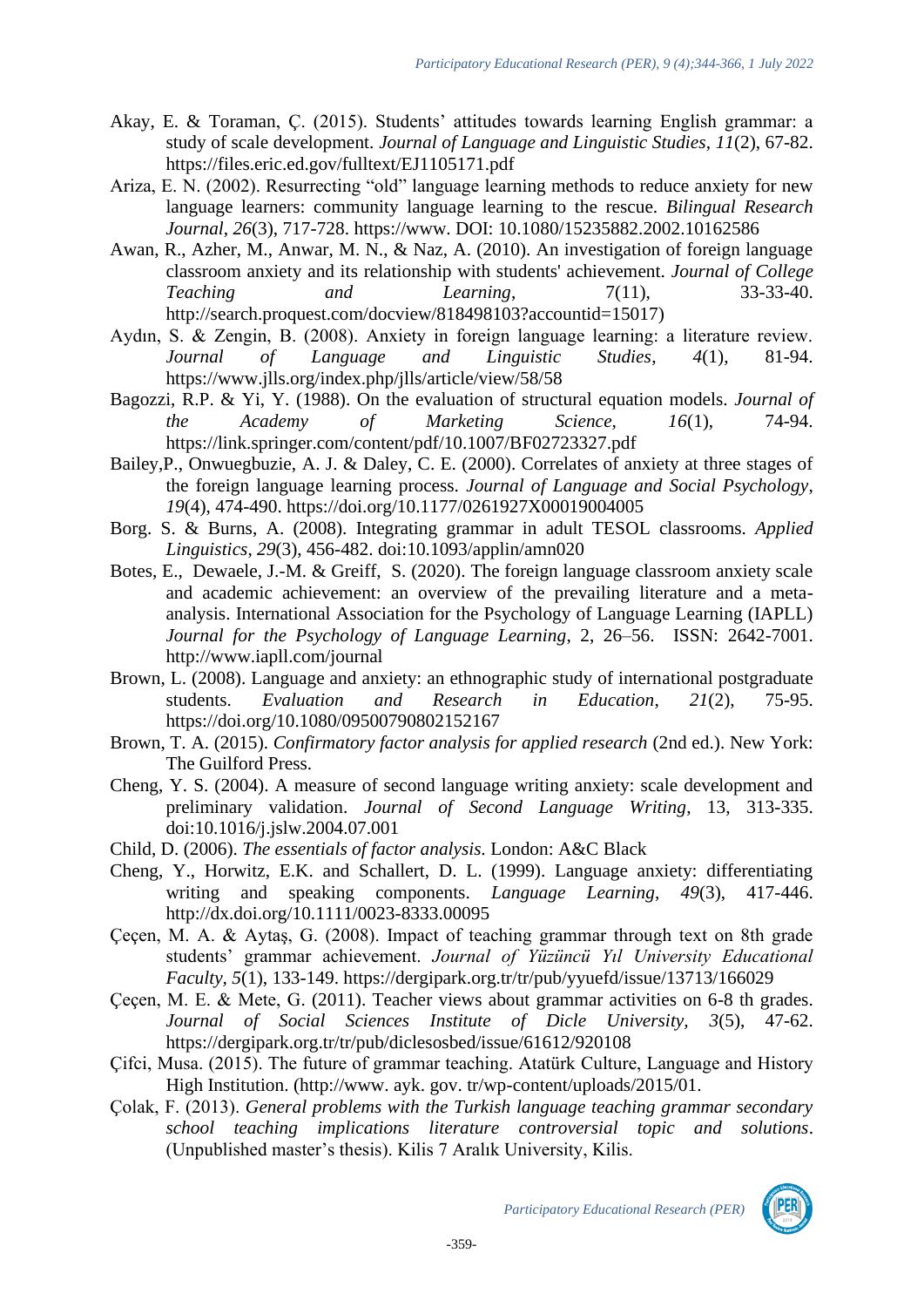- Davis L.L. (1992). Instrument review: getting the most from a panel of experts. *Applied Nursing Research*, 5, 194-197. [https://doi.org/10.1016/S0897-1897\(05\)80008-4](https://doi.org/10.1016/S0897-1897(05)80008-4)
- Derman, S. (2011). Choosing text in grammar teaching. *Journal of Selçuk University Ahmet Keleşoğlu Faculty of Education*, 31, 297-319. https://silo.tips/download/dl-blgsretmnde-metn-sem
- Devellis, R. F. (2012). *Scale development: Theory and applications* (3e). Los Angeles: Sage
- Ehrman, M. E., & Oxford, R. L. (1995). Cognition plus: correlates of language learning success. *Modern Language Journal*, 79, 67-89. [http://dx.doi.org/10.1111/j.1540-](http://dx.doi.org/10.1111/j.1540-4781.1995.tb05417.x) [4781.1995.tb05417.x](http://dx.doi.org/10.1111/j.1540-4781.1995.tb05417.x)
- Ekinci Çelikpazu, E. (2015). An investigation on 5-8th secondary school Turkish grammar teaching. *International Periodical for the Languages, Literature and History of Turkish or Turkic Volume 10/15*, 333-360. DOI[:http://dx.doi.org/10.7827/TurkishStudies.8926](http://dx.doi.org/10.7827/TurkishStudies.8926)
- Ellis, R. (2006). Current issues in the teaching of grammar: an sla perspective. *TESOL Quarterly*, *40*(1), 83-107. <https://www.jstor.org/stable/40264512?origin=JSTOR> pdf&seq=1#metadata\_info\_tab\_contents
- Erdem, İ. & Çelik, M. (2011). *Turkish Studies International Periodical for the Languages, Literature and History of Turkish or Turkic, Volume 6/1*, 1057-1069. DOI[:http://dx.doi.org/10.7827/TurkishStudies.1988](http://dx.doi.org/10.7827/TurkishStudies.1988)
- Erdem, İ. (2008). Difficulties in teaching grammar subjects according to teachers' oppinions. *Journal of Turkish Educational Sciences, 6*(1), 85-105. https://dergipark.org.tr/tr/pub/tebd/issue/26113/275117
- Eysenck, M. W., Derakshan, N., Santos, R. & Calvo, M. G. (2007). Anxiety and cognitive performance: attentional control theory. *Emotion*, *7*(2), 336–353. [https://doi.org/10.1037/1528-3542.7.2.336](https://content.apa.org/doi/10.1037/1528-3542.7.2.336)
- Fraenkel, I.R. Wallen, N.E. (1996). *How to design and evaluate research in education*. WMC Graw Hill Ine. 244-245.
- Gerbing, D. W., & Anderson, J. C. (1992). Monte Carlo evaluations of goodness of fit indices for structural equation models. *Sociological Methods & Research, 21,* 132–160. Crossref. [https://doi.org/10.1177/0049124192021002002](https://doi.org/10.1177%2F0049124192021002002)
- Giovanelli, M. (2015). Becoming an English language teacher: linguistic knowledge, anxieties and the shifting sense of identity. *Language and Education*, *29*(5), 416-429. http://dx.doi.org/10.1080/09500782.2015.1031677.
- Gorsuch, R. L. (1983). *Factor analysis.* New Jersey, NJ: Lawrence Erlbaum Associates.
- Göçer, A. & Sayın, H. (2014). Adequacy level and suitability of the current Turkish textbooks in 6- 8th grades. *Journal of European Education*, *4*(2), 11-28. http://www.eujournal.org/index.php/JEE/article/view/204
- Göçer, A. (2015).The place, functions and teaching of grammar learning area in the development of basic language skills: a thematic approach in the integrity principle and induction method axis. *Journal of Education and Training Research, 4*(1), 233- 242. http://www.jret.org/FileUpload/ks281142/File/22.gocer.pdf
- Gülen Canlı, M. & Tepeli, Y. (2019). Systematic reviews of doctoral theses on grammar teaching. *International Journal of Social Science Research*, *8*(2), 60-87. https://dergipark.org.tr/en/download/article-file/912236
- Güneyli, A. ve Küçükavşar, A. (2011). Turkish teacher candidates' perceptions of linguistics and grammar concepts. 4th International Turkish Education and Teaching Conference, 8-9 September, Sakarya University, Sakarya-Turkey.
- Güven, A. Z. (2013). Teaching problems of grammar subjects. *Journal of Language and Literature Education,* 2(6), 1-10.

https://www.acarindex.com/dosyalar/makale/acarindex-1423875300.pdf

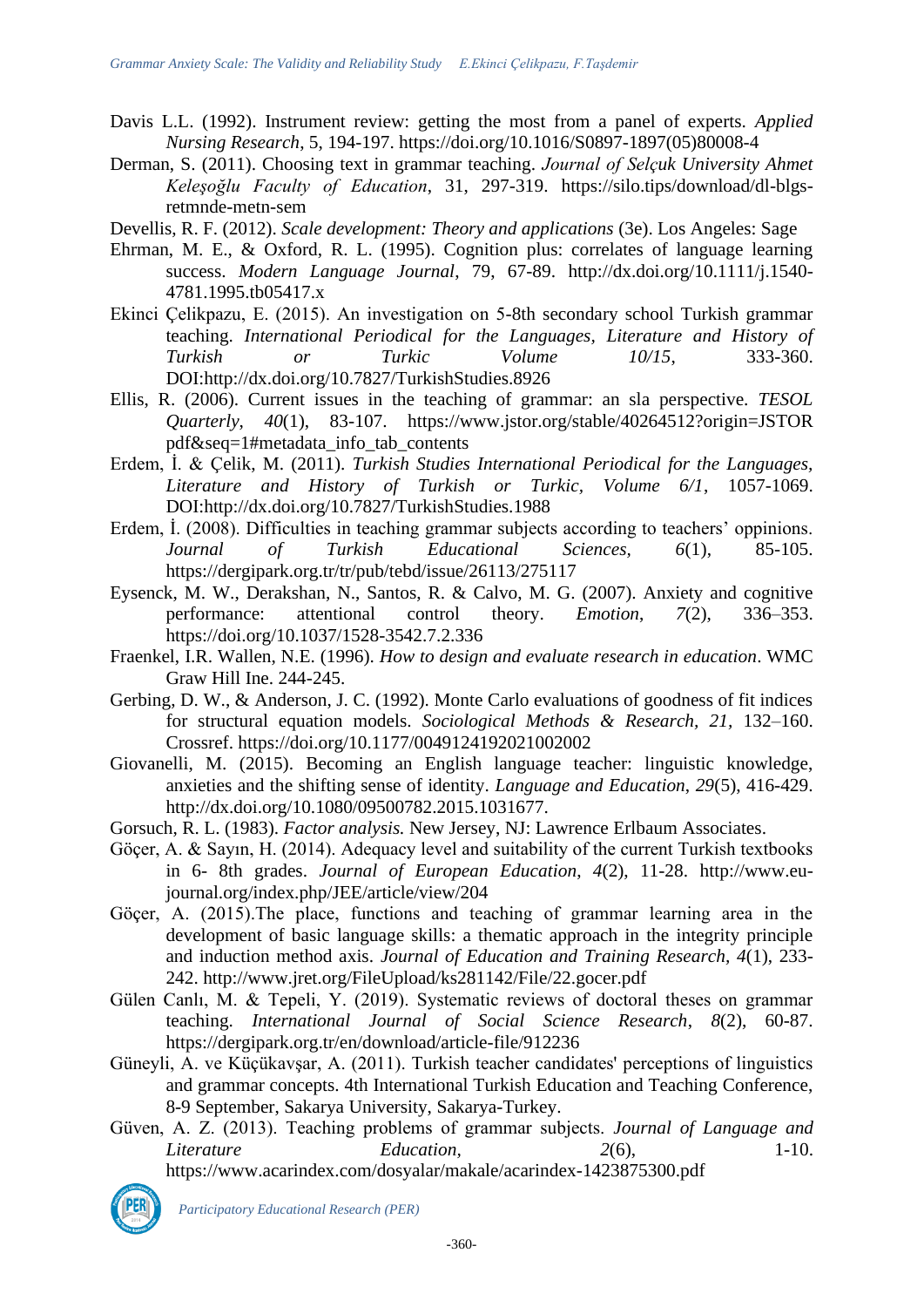- Han, H.-R. (2009). Measuring anxiety in children: a methodological review of the literature. *Asian Nursing Research*, *3*(2), 49-62. DOI: [10.1016/S1976-1317\(09\)60016-5](http://dx.doi.org/10.1016/S1976-1317(09)60016-5)
- Hoe, S.L. (2008). Issues and procedures in adopting structural equation modeling technique. *Journal of Applied Quantitative Methods, 3*(1), 76-83. http://jaqm.ro/issues/volume-3,issue-1/pdfs/hoe.pdf
- Horwitz, E. K. (2001). Language anxiety and achievement. *Annual Review of Applied Linguistics*, 21, 112-126.<https://doi.org/10.1017/S0267190501000071>
- Horwitz, E. K., Horwitz, M. B., & Cope, J. (1986). Foreign language classroom anxiety. *The Modern Language Journal*, *70*(2), 125-132. https://doi.org/327317
- Hu, L. & Bentler, P. M. (1998). Fit indices in covariance structure analysis: Sensitivity to underparameterized model misspecification. *Psychological Methods, 3*, 424−453. DOI[:10.1037/1082-989X.3.4.424](https://doi.org/10.1037/1082-989X.3.4.424)
- Hu, L. & Bentler, P. M. (1999). Cutoff criteria for fit indexes in covariance structure analysis: Conventional criteria versus new alternatives. *Structural Equation Modeling, 6,* 1-55. https://doi.org/10.1080/10705519909540118
- Karagöz, M. & Oryanşın, U. (2014). The relation of grammar activites with texts in the turkish textbooks. *Journal of Research in Education and Teaching*, *3*(2), 187-194. http://www.jret.org/FileUpload/ks281142/File/21.karagoz.pdf
- Karakaya, İ. & Ülper , H. (2011). Developing a writing anxiety scale and examining writing anxiety based on various variables. *Educational Sciences: Theory & Practise*, *11*(2), 703-707. https://files.eric.ed.gov/fulltext/EJ927373.pdf
- Karakuş Tayşi, E. & Taşkın, Y. (2018). Development of the writing anxiety scale for secondary school students: validity and reliability study. *Journal of International Turkish Literature, Culture and Education, 7*(2), 1172-1189. https://dergipark.org.tr/tr/pub/teke/issue/38234/442078
- Karatay, H., Kartallıoğlu, M. & Coşkun, S. (2012). The primary school students' achievement levels of grammar topics. *TUBAR XXXII*, 199-219. https://dergipark.org.tr/tr/pub/tubar/issue/16973/177367
- Karçiç, A. & Çetin, M. (2015). On the anxiety factor of speaking skill development among bosnian learners. *Turkish Studies*, *10*(11), 971-986. <http://dx.doi.org/10.7827/TurkishStudies.8496>
- Karl, L., Wuensch, (2012). A Brief Introduction to Reliability, Validity, and Scaling. *Reliability-Validity- Scaling.* URL: http://www.core.ecu.edu/psyc/.../Reliability-Validity-Scaling.docx
- Khattak, Z. I., Jamshed, T., Ahmad, A. & Baig, M. N. (2011). An investigation into the causes of English language learning anxiety in students at AWKUM1. *Procedia Social and Behavioral Sciences*, 15, 1600–1604. doi:10.1016/j.sbspro.2011.03.337
- Kılıç, M. (2017). Anxiety in foreign language learning. Özgür Balcı, Fatih Çolak &Feyza Nur Ekizer (Eds.), *Research on foreign languages in all aspects* (pp. 111-118). Istanbul: Line Bookstore (e-book).

Kline, P. (1994). *An easy guide to factor analysis.* New York, NY: Routledge

MacIntyre, P. D. (2017). An overview of language anxiety research and trends in its development. In Gkonou, C., Daubney, M., Dewaele, J. M. (Eds.), New insights into language anxiety: Theory, research and educational implications (pp. 11-30). Bristol: **Multilingual** 

Matters.https://www.academia.edu/33688160/An\_overview\_of\_language\_anxiety\_res earch\_and\_trends\_in\_its\_development

MacIntyre, P. D., & Gardner, R. C. (1989). Anxiety and second‐language learning: toward a theoretical clarification. *Language Learning*, *39*(2), 251-275. <https://doi.org/10.1111/j.1467-1770.1989.tb00423.x>

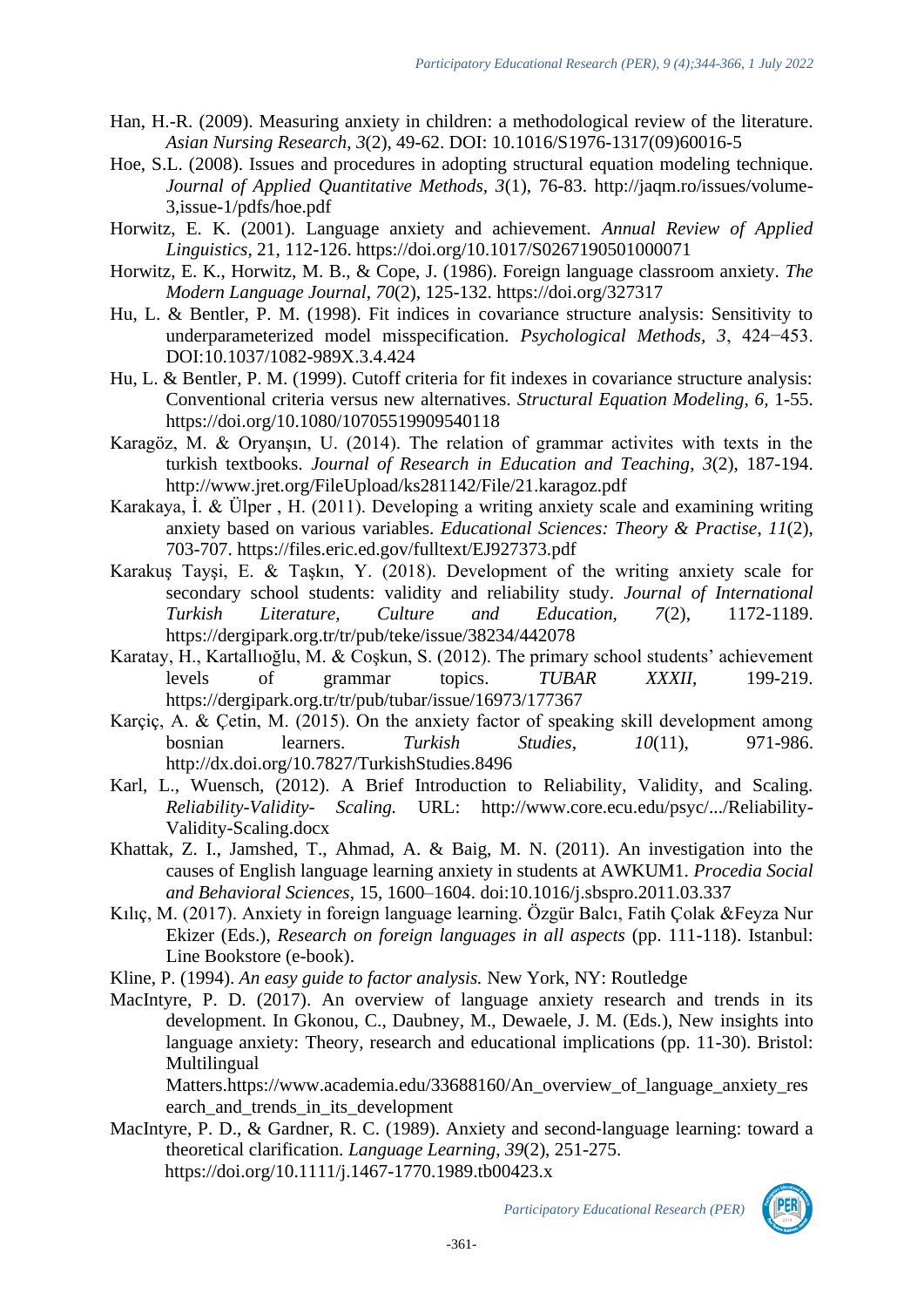- MacIntyre, P. D. (1995). How does anxiety affect second language learning? A reply to Sparks and Ganschow, *The Modern Language Journal*, *79*(1), 90-99. [https://doi.org/10.2307/329395](https://psycnet.apa.org/doi/10.2307/329395)
- MacIntyre, P. D. & Gardner, R. C. (1994). The subtle effects of language anxiety on cognitive processing in the second language, *Language Learning*, *44*(2), 283-306. [http://dx.doi.org/10.1111/j.1467-1770.1994.tb01103.](http://dx.doi.org/10.1111/j.1467-1770.1994.tb01103)x
- Marsh, H. W., Balla, J. R., & McDonald, R. P. (1988). Goodness-of-Fit indexes in confirmatory factor analysis: The effect of sample size. *Psychological Bulletin,* 103*,* 391–410.
- Martin, C. R., & Newell, R. J. (2004). Factor structure of the hospital anxiety and depression scale in individuals with facial disfigurement. *Psychology, Health & Medicine, 9*(3), 327-336. doi:10.1080/13548500410001721891.
- Melanlıoğlu, D. (2013). Reliability and validity of the listening anxiety scale for secondary school students. *Journal of Adıyaman University Social Sciences Institute Special Issue of Teaching Turkish Language*, *6(*11), 851-876. <https://doi.org/10.14520/adyusbd.418>
- Melanlıoğlu, D. (2014). Determining the psychometric features of reading anxiety scale. *Education and Science*, *39*(176), 95-105. <http://dx.doi.org/10.15390/EB.2014.3538>
- Melanlıoğlu, D. & Demir, T. (2013). A study on the validity and reliability of the Turkish form of speech anxiety scale for foreign Turkish learners. *The Journal of Academic Social Science Studies*, *6*(3), 389-404. DOI : [10.9761/JASSS807](http://dx.doi.org/10.9761/JASSS807)
- Onan, B. (2012). Basic principles and steps followed in grammar teaching. Murat Özbay. (Ed.), *Grammar teaching in terms of Turkish education* (1st Edition) (pp. 71-102). Ankara: Pegem Academy.
- Oppenheim, A.N. (1992). *Questionnaire design, interviewing and attitude measurement*. London: Pinter Publishers.
- Önem, E. & Ergenç, İ. (2013). Testing a model of teaching for anxiety and success for English language teaching. *Cambridge Journal of Education*, *43*(3), 357–376. http://dx.doi.org/10.1080/0305764X.2013.792786.
- Ride, E. P. (2011). Process drama: the use of affective space to reduce language anxiety in the additional language learning classroom. *The Journal of Applied Theatre and Performance*, *16*(4), 557-573.<https://doi.org/10.1080/13569783.2011.617104>
- Saunders, M., Lewis, P. & Thornhill, A. (2012). *Research methods for business students*. (6th edition). Pearson Education Limited.
- Spielberger, C.D. (1972). Stress and Anxiety: An Overview; Needed Research on Stress and Anxiety. A Special Report of the USOE Sponsored Grant Study: Critical Appraisal of Research in the Personality-Emotions-Motivation Domain. IBR Report No. 72-10., Texas Chiristian University Institute of Behavioral Research. https://citeseerx.ist.psu.edu/viewdoc/download?doi=10.1.1.907.5377&rep=rep1&type  $=$ pdf
- Sugawara, H. M., & Maccallum, R. C. (1993). Effect of estimation method on incremental fit indexes for covariance structure models. *Applied Psychological Measurement, 17*, 365-377. [https://doi.org/10.1177/014662169301700405](https://psycnet.apa.org/doi/10.1177/014662169301700405)
- Svalberg, A.M.-L. (2012). Peer interaction, cognitive conflict, and anxiety on a grammar awareness course for language teachers. *Language Awareness*, *21*(1-2), 137-155. DOI: 10.1080/09658416.2011.639886.
- Şen, Ü. & Boylu, E. (2017). Developing writing anxiety scale for those who learn turkish as foreign language. *Journal of International Turkish Literature Culture Education, 6*(2), 1122-1132. https://dergipark.org.tr/tr/pub/teke/issue/30306/327522

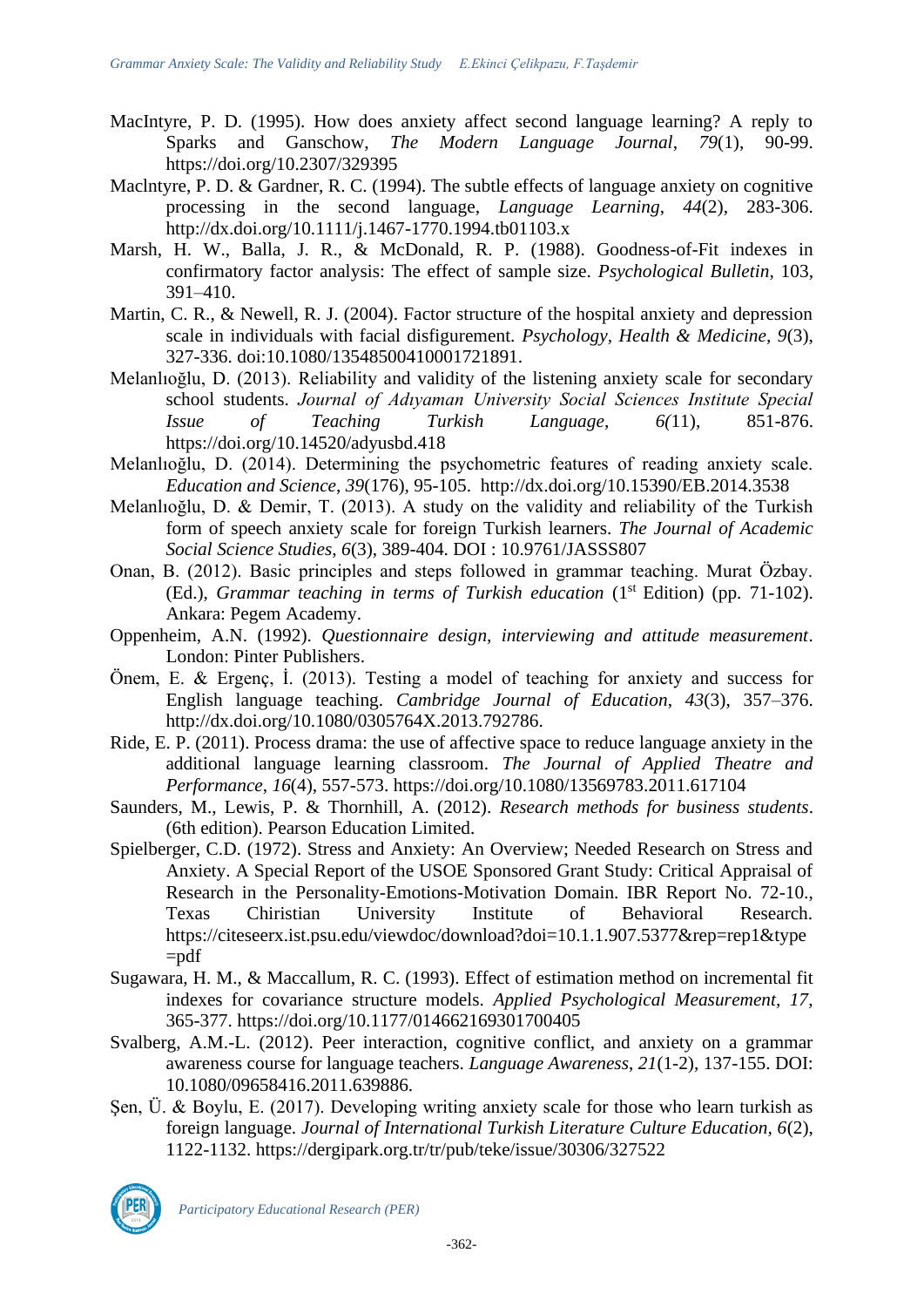- Şencan, H. (2005*). Reliability and validity in social and behavioural measures*. Ankara: Seckin Academy.
- Tabachnick, B. G. & Fidell, L. S. (2007). *Using multivariate statistics*. (5th Edition). New York: Allynand Bacon.
- Temizkan, M. (2012). Text-based grammar teaching and applications. Murat Özbay. (Ed.). *Grammar teaching in terms of Turkish education* (pp. 129-150). Ankara: Pegem Academy.
- Vardar, B. (2001). *Basic concepts and principles of linguistics*. Istanbul: Multilingual.
- Yaman, H. & Karaaslan, F. (2010). The effectiveness of grammar education according to lower secondary Turkish language curriculum: a qualitative research. *TSA*, *14*(1), 251- 269. https://app.trdizin.gov.tr/makale/TVRBNE5UUXdNQT09/ilkogretim-turkcedersi-programinin-dil-bilgisi-ogretimindeki-etkililigi-nitel-bir-arastirma
- Yang, H.-C. (2012). Language anxiety: From the classroom to the community. *English Teaching & Learning*, *36*(4),1-36. DOI: 10.6330/ETL.2012.36.4.01
- Yoğurtçu, K. ve Yoğurtçu, G. (2013). Effect of learning anxiety of foreign language as Turkish on academic achievement. *Journal of Adıyaman University Social Sciences Institute, Special Issue of Teaching Turkish, 6*(11), 1115-1158. <https://doi.org/10.14520/adyusbd.420>
- Young, D. J. (1991). Creating a low-anxiety classroom environment: what does language anxiety research suggest?. *The Modern Language Journal*, *75,* 426- 439. [https://doi.org/10.2307/329492](https://psycnet.apa.org/doi/10.2307/329492)
- Zohar, D., Livne, Y. & Fine, J. (2003) The effect of anxiety on linguistic parameters of public speech: a verbal impairment model. *Anxiety, Stress, & Coping*, *16*(3), 293-306, DOI: 10.1080/1061580031000095443
- Wang, L., Fan, X. & Willson, V. L. (1996). Effects of nonnormal data on parameter estimates and fit indices for a model with latent and manifest variables: An empirical study. *Structural Equation Modeling, 3,* 228-247. <https://doi.org/10.1080/10705519609540042>

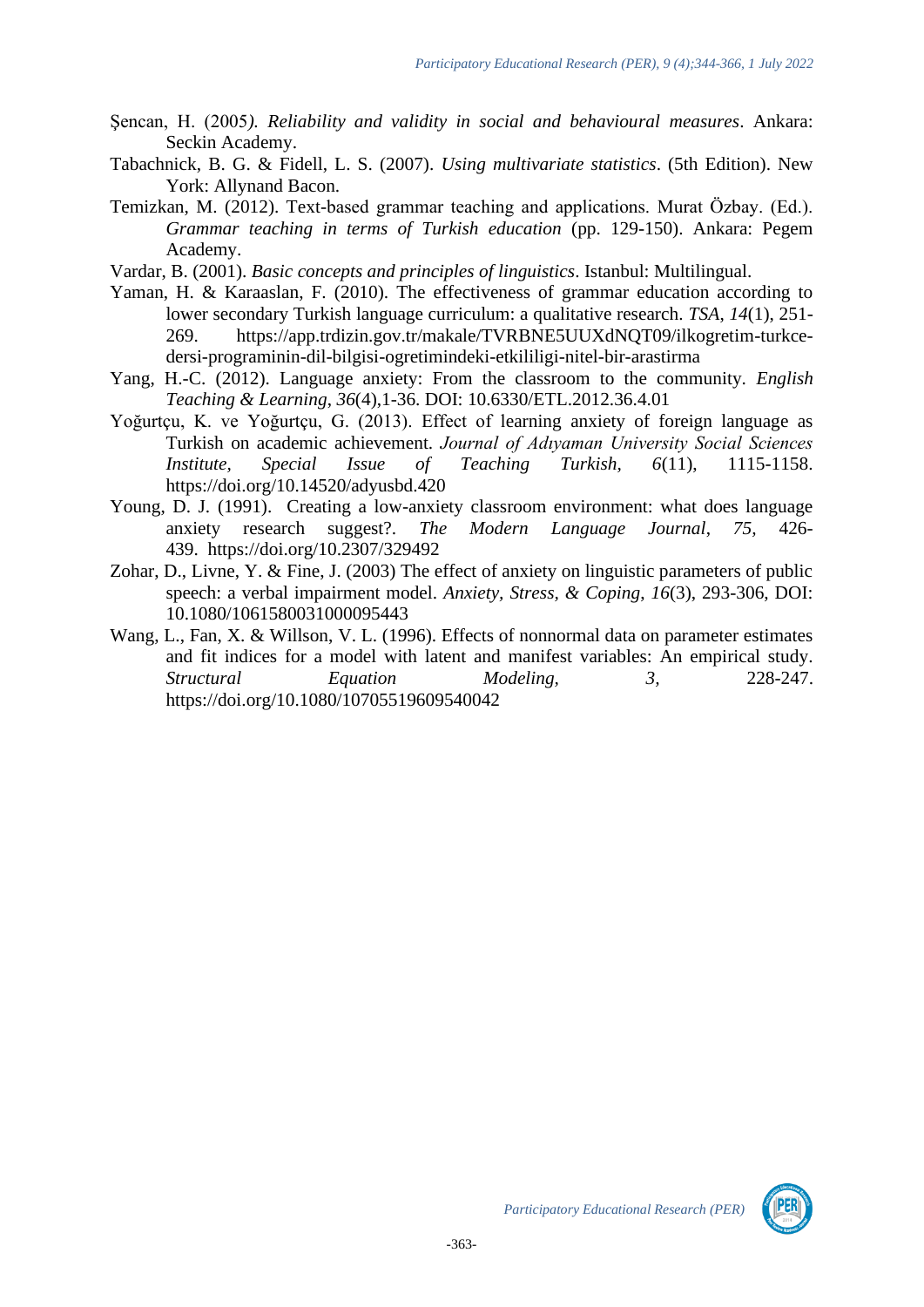# **Appendix 1**

# **Grammar Anxiety Scale**

| Items            | <b>Expressions</b>                                                       | 1 | 2 | 3 | 4 |
|------------------|--------------------------------------------------------------------------|---|---|---|---|
| 1.               | Grammar lessons are fun.                                                 |   |   |   |   |
| 2.               | I like grammar.                                                          |   |   |   |   |
| 3.               | Grammar is one of my favorite classes.                                   |   |   |   |   |
| $\overline{4}$ . | It makes me happy to get a different perspective on grammar              |   |   |   |   |
|                  | and feel emotions that I have not felt before.                           |   |   |   |   |
| 5.               | I enjoy learning grammar subjects.                                       |   |   |   |   |
| 6.               | It makes me happy to use what I have learned in grammar                  |   |   |   |   |
|                  | lessons in my daily life.                                                |   |   |   |   |
| 7.               | It makes me happy when a new grammar subject is useful to                |   |   |   |   |
|                  | me.                                                                      |   |   |   |   |
| 8.               | I find grammar useful because it affects other skills.                   |   |   |   |   |
| 9.               | I like grammar although I get a little anxious while I'm                 |   |   |   |   |
|                  | learning something new about it.                                         |   |   |   |   |
| 10.              | Grammar subjects are easy to learn because they are based on             |   |   |   |   |
|                  | specific rules.                                                          |   |   |   |   |
| 11.              | I like grammar despite its difficulty and complexity.                    |   |   |   |   |
| 12.              | Although learning a new grammar subject for the first time               |   |   |   |   |
|                  | may be boring, doing so makes me happy<br>like solving a                 |   |   |   |   |
|                  | puzzle.                                                                  |   |   |   |   |
| 13.              | I work on grammar as I like it.                                          |   |   |   |   |
| 14.              | I am curious about learning grammar.                                     |   |   |   |   |
| 15.              | When I learn grammar, I am most afraid of not being able to              |   |   |   |   |
| 16.              | succeed.                                                                 |   |   |   |   |
|                  | It worries me that my previous learning about grammar                    |   |   |   |   |
| 17.              | subjects was insufficient.<br>I do not like memorizing grammar subjects. |   |   |   |   |
| 18.              | I find it difficult to break old patterns in learning grammar.           |   |   |   |   |
| 19.              | I think memorization is an obstacle to my learning of                    |   |   |   |   |
|                  | grammar subjects.                                                        |   |   |   |   |
| 20.              | The difficulty of grammar subjects causes me to feel anxious.            |   |   |   |   |
| 21.              | Teaching rules, not language, in grammar lessons overwhelms              |   |   |   |   |
|                  | me.                                                                      |   |   |   |   |
| 22.              | The difference between teaching grammar and related                      |   |   |   |   |
|                  | practices makes me feel negative emotions.                               |   |   |   |   |
| 23.              | My suspicion that I cannot understand grammar subjects                   |   |   |   |   |
|                  | makes me nervous.                                                        |   |   |   |   |
| 24.              | Thinking that I cannot learn because grammar is prescriptive             |   |   |   |   |
|                  | makes me unhappy.                                                        |   |   |   |   |
| 25.              | Although I know the importance of grammar, I do not like it.             |   |   |   |   |
| 26.              | I always approach grammar with prejudice.                                |   |   |   |   |
| 27.              | I feel nervous when I learn grammar subjects.                            |   |   |   |   |
| 28.              | I don't like grammar.                                                    |   |   |   |   |
| 29.              | I always feel troubled in grammar lessons.                               |   |   |   |   |

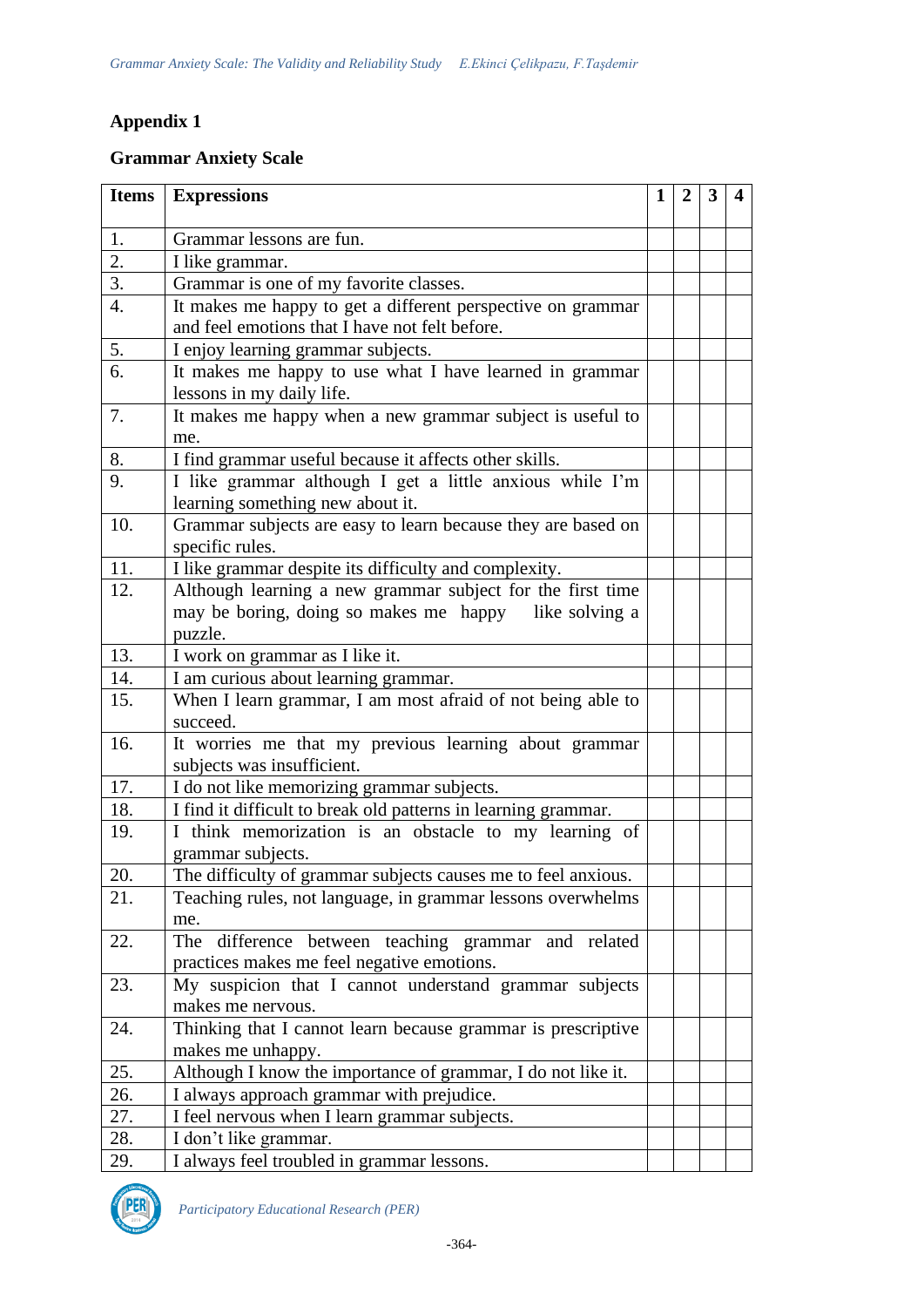| 30. | I have a hard time translating grammar rules into practice. |  |  |
|-----|-------------------------------------------------------------|--|--|
|     | I often avoid learning grammar.                             |  |  |
| 32. | Grammar is a nightmare for me.                              |  |  |
| 33. | Grammar subjects do not apply to daily life.                |  |  |
|     |                                                             |  |  |

# **Appendix 2**

# **Dil Bilgisi Kaygısı Ölçeği**

| <b>Madde</b>   | <i>ifadeler</i>                                                   |  |  | 3 | 4 |
|----------------|-------------------------------------------------------------------|--|--|---|---|
| N <sub>0</sub> |                                                                   |  |  |   |   |
| 1.             | Dil bilgisi eğlenceli bulduğum bir derstir.                       |  |  |   |   |
| 2.             | Dil bilgisini severim.                                            |  |  |   |   |
| 3.             | Dil bilgisi en sevdiğim derslerden biridir.                       |  |  |   |   |
| 4.             | Dil bilgisi ile ilgili farklı bakış açısı kazanmak ve daha önce   |  |  |   |   |
|                | hissetmediğim duygular hissetmek beni mutlu eder.                 |  |  |   |   |
| 5.             | Dil bilgisi konularını öğrenmekten zevk alırım.                   |  |  |   |   |
| 6.             | Dil bilgisi dersinde öğrendiklerimi gündelik hayatımda            |  |  |   |   |
|                | kullanmak beni mutlu eder.                                        |  |  |   |   |
| 7.             | Dil bilgisi ile ilgili yeni bir konu benim için faydalı olduğunda |  |  |   |   |
|                | mutlu olurum.                                                     |  |  |   |   |
| 8.             | Dil bilgisini diğer beceri alanlarını etkilediği için faydalı     |  |  |   |   |
|                | bulurum.                                                          |  |  |   |   |
| 9.             | Dil bilgisi ile ilgili yeni bir şey öğrenirken biraz kaygılansam  |  |  |   |   |
|                | da bu durum hoşuma gider.                                         |  |  |   |   |
| 10.            | Dil bilgisi konuları belirli kurallara dayandığı için öğrenilmesi |  |  |   |   |
|                | kolaydır.                                                         |  |  |   |   |
| 11.            | Dil bilgisini zorluğuna ve karmaşıklığına rağmen severim.         |  |  |   |   |
| 12.            | Dil bilgisi ile ilgili yeni bir konuyu ilk defa öğrenmek sıkıcı   |  |  |   |   |
|                | gelse de kavradıktan sonra bulmaca çözer gibi hissetmek beni      |  |  |   |   |
|                | mutlu eder.                                                       |  |  |   |   |
| 13.            | Dil bilgisini sevdikçe çalışırım.                                 |  |  |   |   |
| 14.            | Dil bilgisini öğrenmeye karşı meraklıyımdır.                      |  |  |   |   |
| 15.            | Dil bilgisini öğrenirken en çok yapamama ve başaramama            |  |  |   |   |
|                | korkusunu hissederim.                                             |  |  |   |   |
| 16.            | Dil bilgisi konuları ile ilgili önceki öğrenmelerimin yetersiz    |  |  |   |   |
|                | olması beni endişelendirir.                                       |  |  |   |   |
| 17.            | Dil bilgisi konularını öğrenirken ezber yapmayı sevmem.           |  |  |   |   |
| 18.            | Dil bilgisini öğrenmede eski kalıpları yıkmakta zorlanırım.       |  |  |   |   |
| 19.            | Ezberlemenin dilbilgisi konularını öğrenmemde<br>engel            |  |  |   |   |
|                | olduğunu düşünürüm.                                               |  |  |   |   |
| 20.            | Dil bilgisi konularının zorluğu bende endişe yaratır.             |  |  |   |   |
| 21.            | Dil bilgisi dersinde dilin değil kurallarının öğretilmesi beni    |  |  |   |   |
|                | bunaltır.                                                         |  |  |   |   |
| 22.            | Dil bilgisi konularının öğretimi ile ilgili uygulamaların farklı  |  |  |   |   |
|                | olması olumsuz duygular hissettirir.                              |  |  |   |   |
| 23.            | Dil bilgisini öğrenirken konuları anlayıp anlayamama şüphesi      |  |  |   |   |